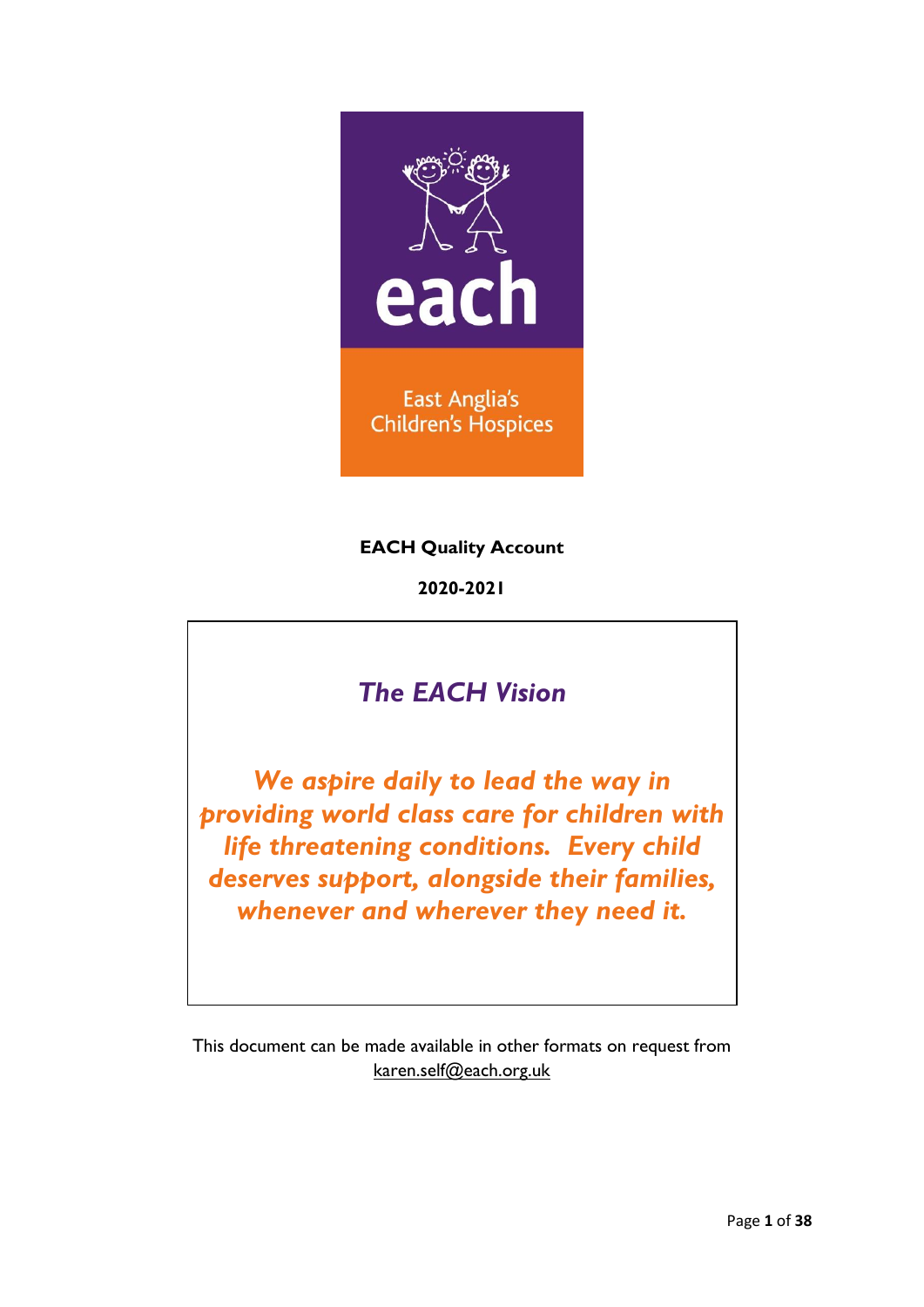## **Contents**

| 2.3.5 Use of the Commissioning for Quality Improvement and Innovation (CQUIN)      |        |
|------------------------------------------------------------------------------------|--------|
|                                                                                    |        |
|                                                                                    |        |
|                                                                                    |        |
|                                                                                    |        |
|                                                                                    |        |
|                                                                                    |        |
|                                                                                    |        |
|                                                                                    |        |
|                                                                                    |        |
|                                                                                    |        |
|                                                                                    |        |
|                                                                                    |        |
|                                                                                    | ……… 23 |
|                                                                                    |        |
|                                                                                    |        |
|                                                                                    |        |
| 3.3 How children and families are involved in EACH and what they say about the     |        |
| 3.3 <sub>b</sub>                                                                   |        |
|                                                                                    |        |
|                                                                                    |        |
| Appendix I Conditions which may require palliative care (East of England 2016)  28 |        |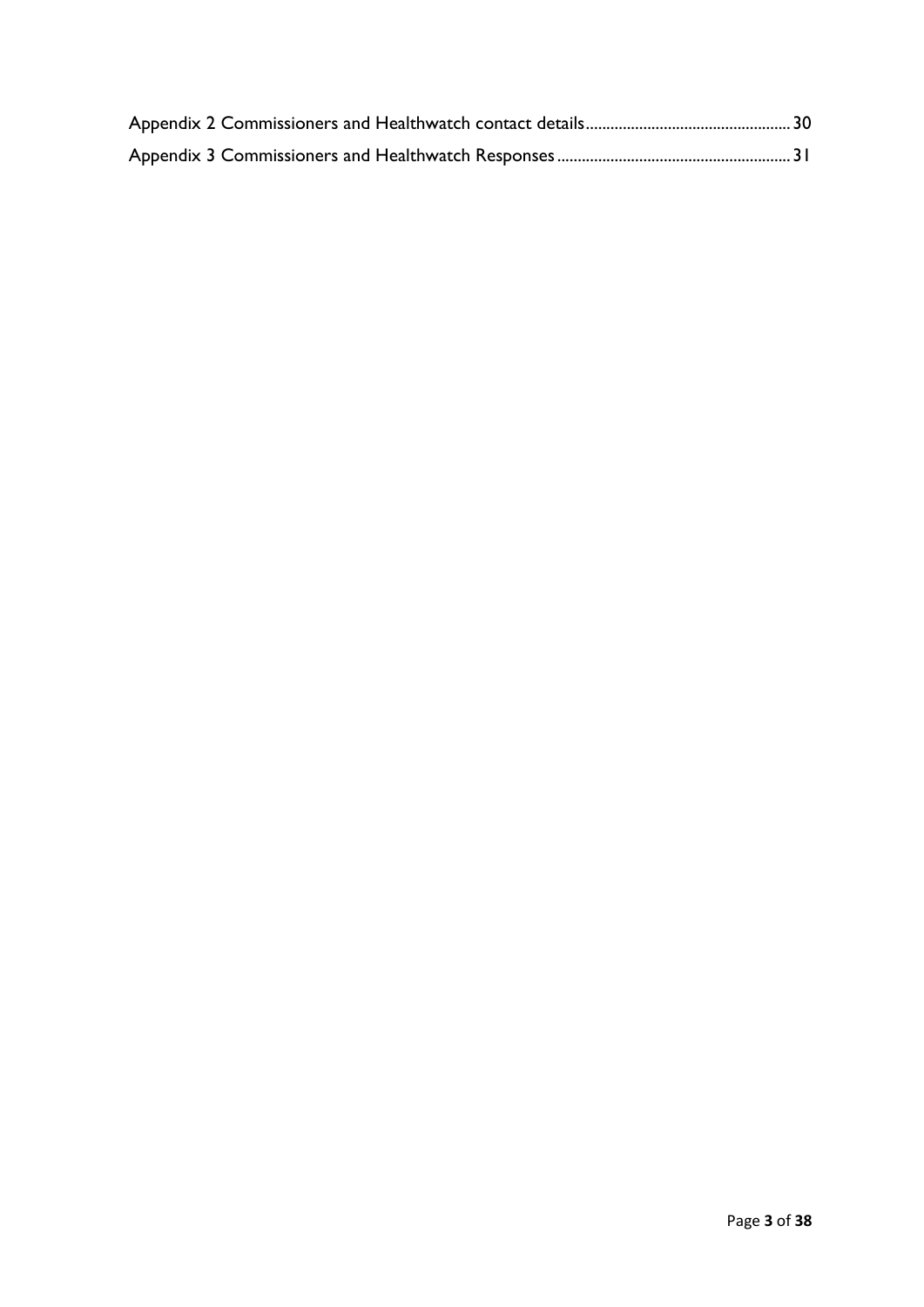### <span id="page-3-0"></span>**Part 1. Introductory Statement**

In response to the wide ranging COVID 19 lockdown initiated on 23 March 2020, the delivery of EACH care services changed rapidly to ensure the safety of vulnerable children and their families and to comply with the mandatory stay at home guidance.

Whilst emergency and end of life care continued at home and in the hospice, all other face to face care and support activities paused and then were relaunched as a virtual hospice, delivering our wellbeing groups and activities, counselling and therapies using video on line platforms, by phone or through accessing activities videos through the EACH website.

To support the NHS hospital bed capacity and help keep very vulnerable children safe, a small number of children were transferred to the hospices or received their treatment with us at one of the hospices. In addition, the work of the specialist symptom management nursing service meant that 178 hospital admissions and 215 calls to GP services were prevented. This was critical to both families and the NHS at a time when it was at its busiest.

Staff and families adapted incredibly well to the situation we found ourselves in. But for families, as weeks became months, the toll of COVID and lockdowns became more evident. Families talked about their worries about who would care for their child if they became ill, the anger at not being able to access PPE for their local care staff which meant they were left on their own caring for their child 24 hours a day. Newly bereaved families struggled with not having the funeral they wanted for their child and not being able to be with their family and friends when they needed them most. Families were feeling isolated and alone.

Whilst we were able to provide support on line it was clear that we needed to provide more planned short breaks as well as emergency care as soon as it was safe to do so. During the Autumn of 2020, we were able to start offering this vital element of our service in the hospice and at home, for both day and overnight care.

We have also learned that for some families having access to online support suits them better than having sessions at the hospice or in their home and we will be continuing to offer this choice moving forwards.

The events of the past year have not only reminded us of the importance of the services we provide to children and their families but also how they can easily be forgotten in a system designed to care for the many rather than the few, and yet these few children are some of the most vulnerable and have the most complex health care needs.

Tracy Renrie

**Tracy Rennie Director of Care & Deputy Chief Executive 1 st June 2021**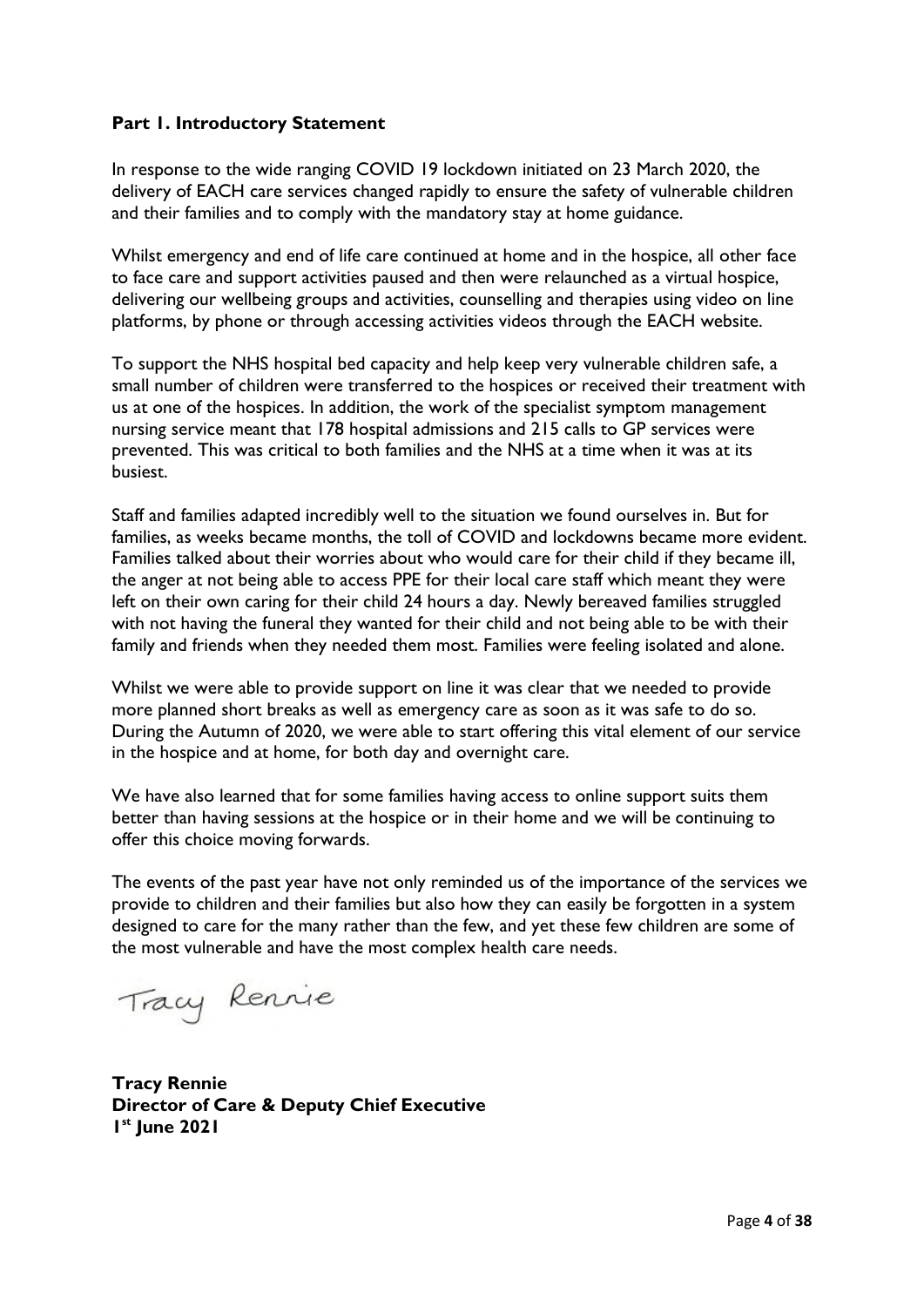### **Part 2. Priorities for Improvement for 2021/22 and Statements of Assurance from the Board**

## <span id="page-4-0"></span>**2.1 About EACH**

East Anglia's Children's Hospices (EACH) is registered as a service provider under the Health and Social Care Act 2008 (Regulated Activities) Regulations 2014, to carry out the regulated activity of the treatment of disease, disorder or injury.

EACH is a registered charity, number 1069284, and has the legal status of operating as a Company Limited by Guarantee, company number 3550187.

#### **Our Mission**

To improve the quality of life and wellbeing of every child and family under our care, by providing individual and comprehensive services at all times.

We provide a range of physical, emotional, social and spiritual support services which are offered:

- holistically
- centred on the family
- to all eligible families in East Anglia with children and young people with life-threatening illnesses and complex health care needs
- across a range of settings, including the home, hospice and hospital
- by specialist staff
- with the engagement of the community

A baby, child, young person, their family and those significant to them are eligible to access services from EACH, if the following criteria are met:

The baby or child or young person (CYP) has a life-threatening or life-limiting condition and may benefit from palliative care input, which is tailored to their needs. The 'Guide to Specialist Paediatric Palliative & End of Life Care in the East of England (2016) and the British Association of Perinatal Medicine Palliative Care (supportive and end of life care) - A Framework for Clinical Practice in Perinatal Medicine (2010) provides more informationsee Appendix 1.

AND the CYP or family live in Norfolk, Suffolk, Peterborough, Cambridgeshire and North and West Essex. There is an agreed pathway with Keech Cottage Hospice to provide care on an individual basis to families living in North and East Hertfordshire.

In exceptional circumstances EACH may offer a service to CYPs and their families who live outside these areas if it is deemed 'safe' to deliver the care required and there is no other service available to meet CYP and family need.

AND the CYP is less than 18 years of age.

The needs and goals of young people referred aged 16 years and over are considered on an individual basis. They are eligible for a service if they are entering the final phase of their life and there are no alternative services available to match their choice of place of care.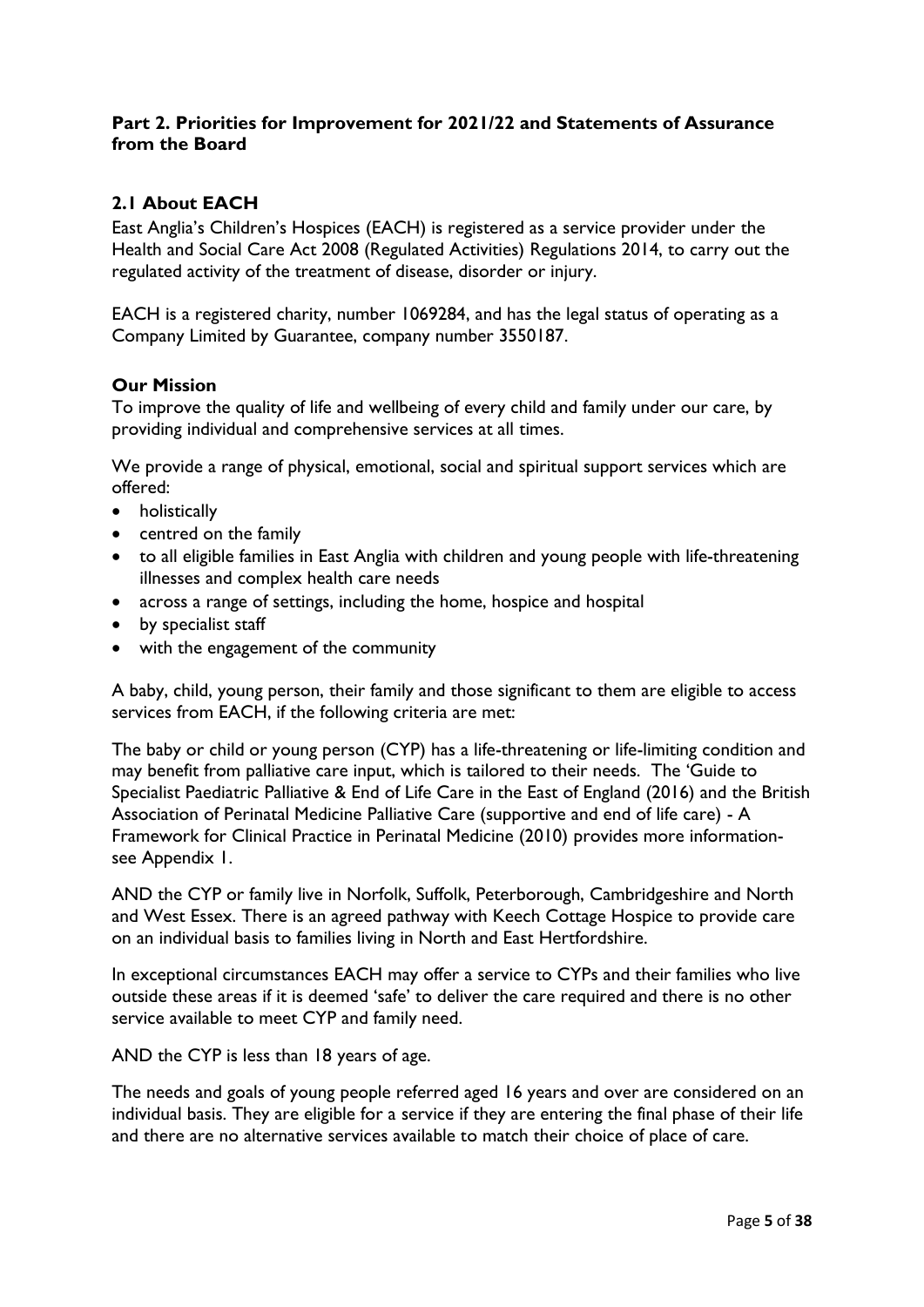Families bereaved of a baby, child or young person who died as a result of a life threatening / life limiting condition, not previously known to EACH before their death, are eligible for bereavement support from EACH.

Services are delivered wherever they are needed. This includes care and support in the family home, in one of our three hospices at Milton, Cambridge, The Nook Hospice in Norfolk and The Treehouse in Suffolk, in hospital and in the wider community. Symptom management and specialist advice is provided across EACH by the charity wide Symptom Management Nursing Service and the East of England Children's Palliative Care Managed Clinical Network of Specialist Paediatricians and Nurse Consultant.

The Management Executive and Senior Care Management and Leadership structure for 2020-2021 is shown below. Phil Gormley started in post as the new CEO on  $I<sup>st</sup>$  August 2020.



## <span id="page-5-0"></span>**2.2 Priorities for Improvement for 2021/22**

Our priorities for improvement are detailed in Table 1. In these unprecedented times, the primary objective for EACH this year is to re-establish our operations and ensure organisational sustainability in the short and longer term, as we respond to the impact of the COVID-19.

We will keep the following under review, recognising this is an evolving situation, and updating our aims as required to respond to the needs of the organisation. This includes sustainability of our service provision, our workforce and our finances.

The priorities for care are managed by the EACH Care Strategic Leadership Team (SLT - Care). With progress being monitored by the Clinical Governance Committee and Management Executive and reported to the Board quarterly.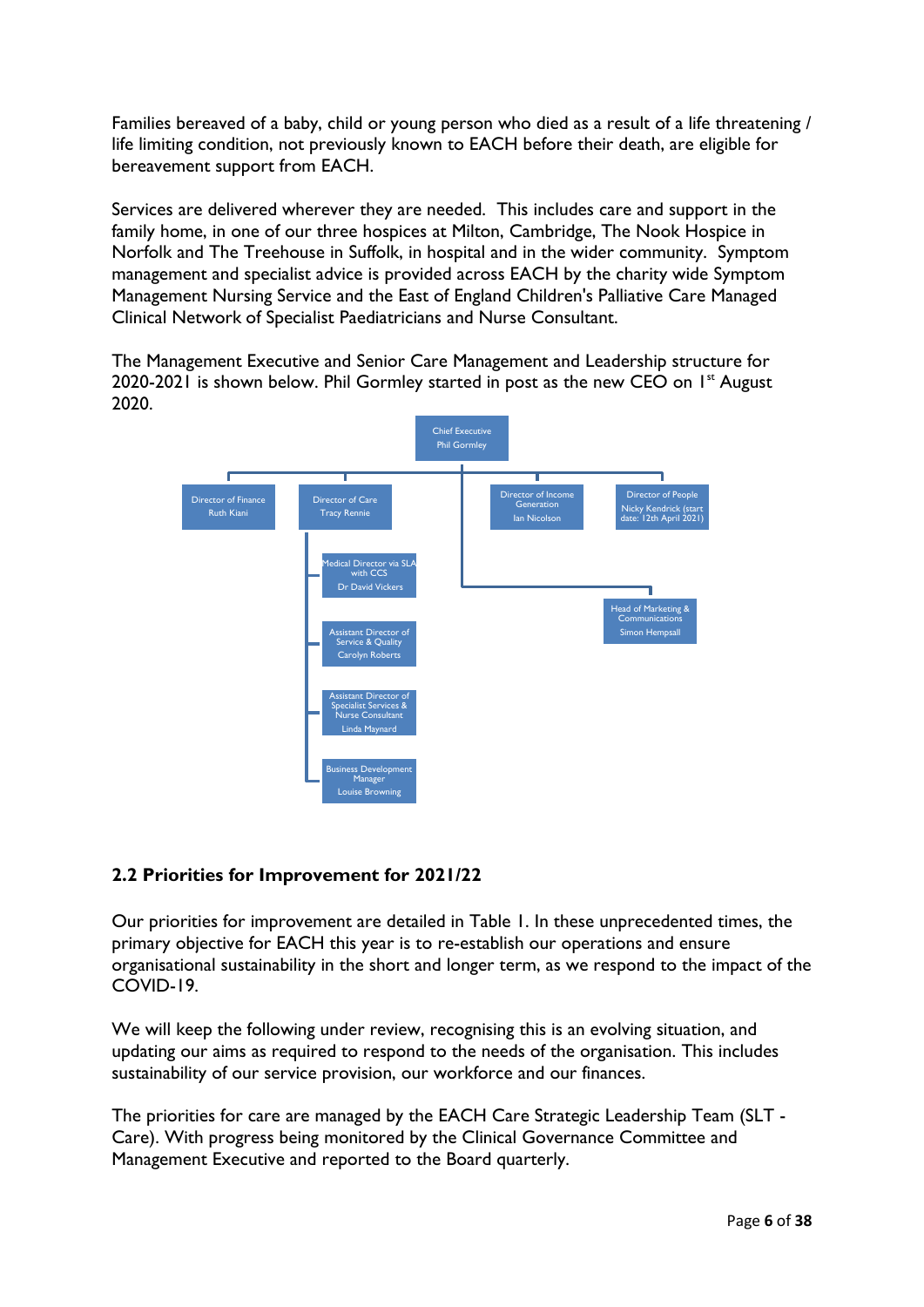| Table I Priorities for improvement         | <b>Desired outcome</b>                       |
|--------------------------------------------|----------------------------------------------|
| Priority I: Define the service delivery    | A sustainable care service delivery model is |
| elements of the 3-year strategic plan      | defined, informed by the changing care       |
|                                            | landscape of increasing complexity and       |
|                                            | demand.                                      |
| Priority 2: Sustain nursing capacity to    | Service Quality Improvement:                 |
| deliver end of life care and short beaks   | To have the ability to deliver end of life   |
| provision by increasing the nursing        | care as well as an increased volume of       |
| resource and improve recruitment           | short breaks by:                             |
| and retention rates for nursing staff      | increasing the nursing team to 27            |
|                                            | nurses and 27 senior/ care                   |
|                                            | assistants.                                  |
|                                            | Care Assistants undertaking<br>$\bullet$     |
|                                            | additional skills to care for children/      |
|                                            | young people whose conditions are            |
|                                            | stable.                                      |
| <b>Priority 3: Restate the approach to</b> | Improved quality & service user              |
| elements of the service                    | experience:                                  |
|                                            | Service specifications are developed for:    |
|                                            | wellbeing therapies, groups and              |
|                                            | events                                       |
|                                            | short breaks                                 |
|                                            | physical therapies                           |
|                                            | hydrotherapy                                 |
|                                            | to better inform stakeholders of the         |
|                                            | services which are available, and they can   |
|                                            | expect to receive from EACH, ensuring        |
|                                            | equity and consistency across all the three  |
|                                            | hospice services                             |
| <b>Priority 4: Improvements to care</b>    | Improved quality & service user experience   |
| practice & processes                       | including:                                   |
|                                            | more timely reviews of holistic              |
|                                            | needs assessments to ensure needs            |
|                                            | and goals are known and plans                |
|                                            | agreed to achieve these                      |
|                                            | greater accessibility to services for        |
|                                            | those with sensory deficits and              |
|                                            | behavioural support needs by                 |
|                                            | ensuring all on line activities are          |
|                                            | fully accessible, providing staff            |
|                                            | training and improving care plans.           |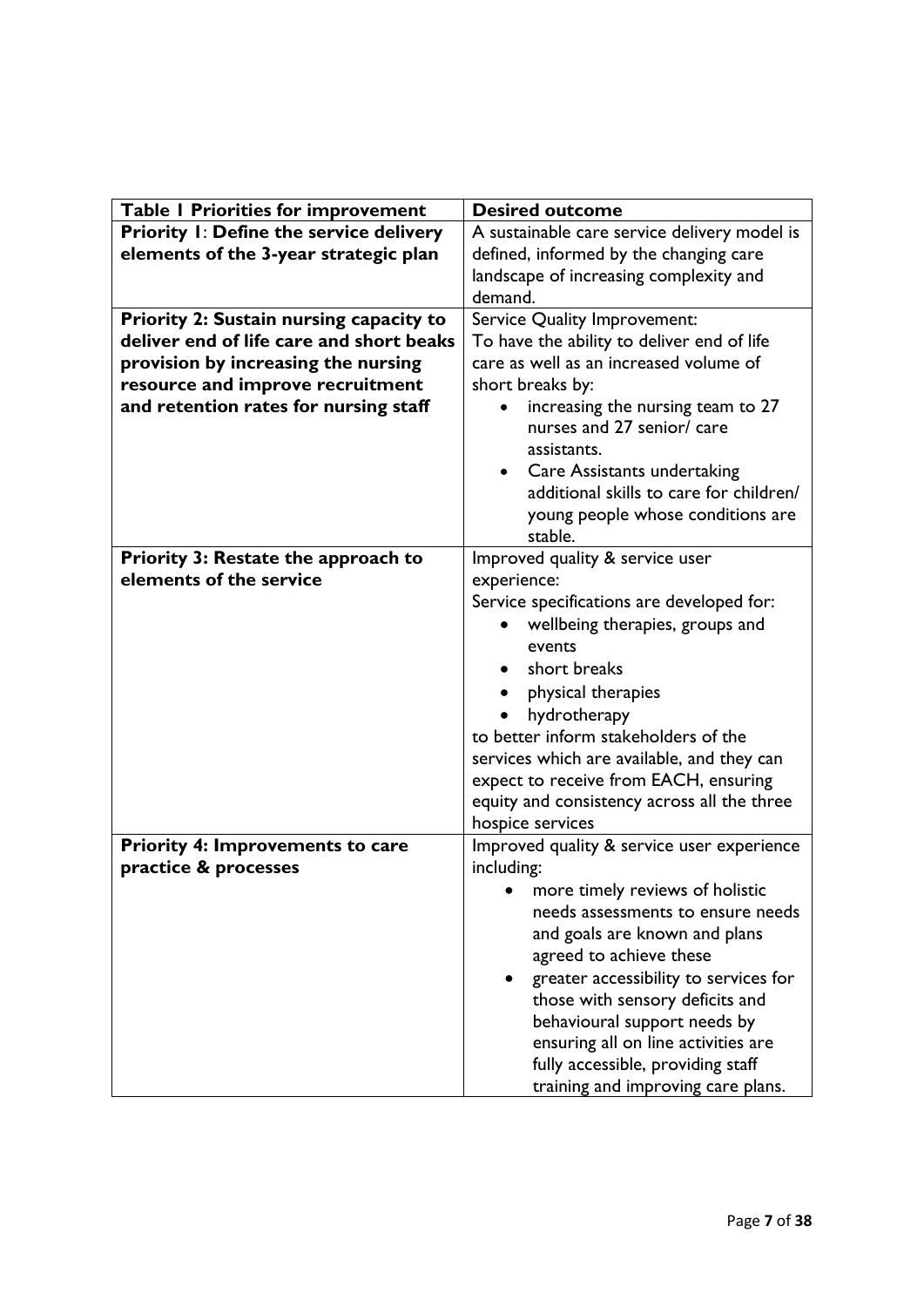## **2.3 Statements of Assurance from the Board**

The following are statements that all providers must include in their Quality Account. Many of these statements are not directly applicable to specialist palliative care providers, such as EACH, and therefore explanations of what these statements mean are also given.

## <span id="page-7-0"></span>**2.3.1 Review of services**

The EACH Strategic Leadership Team for Care has reviewed all the data available to them on the quality of care when compiling this report.

During 2020-21, EACH provided the following services to children, young people and families living in Norfolk, Suffolk, Cambridgeshire and Essex:

- End of life care
- Symptom management
- Short breaks
- Universal level emotional health and wellbeing support for all family members and those important to them, before and into bereavement
- Mental Health interventions including counselling, family therapy, music and art therapy
- Specialist play
- Physiotherapy
- Occupational therapy
- Practical help in the family home through the Help at Home volunteers service
- Spiritual care
- Family Information

During the report period, it was not possible to provide the hydrotherapy service due to the COVID-19 pandemic restrictions.

Care was delivered by our three-hospice based multi-professional teams at The Nook hospice in Norfolk, Milton, Cambridge and The Treehouse, Suffolk and by our EACH wide Symptom Management Nursing Service consisting of a Nurse Consultant, Matrons and Clinical Nurse Specialists. Staff are trained to deliver care wherever it is required.

End of life care and symptom management for the child, or young person, including face to face care and access to telephone support has been available at any time of the day or night, throughout the year, wherever they are being cared for.

In addition to our usual services, EACH contributed to the wider regional responses to the pandemic.

To support NHS hospital bed capacity and help keep very vulnerable children safe, a small number of children were transferred to the hospices or received their treatment with us at one of the hospices.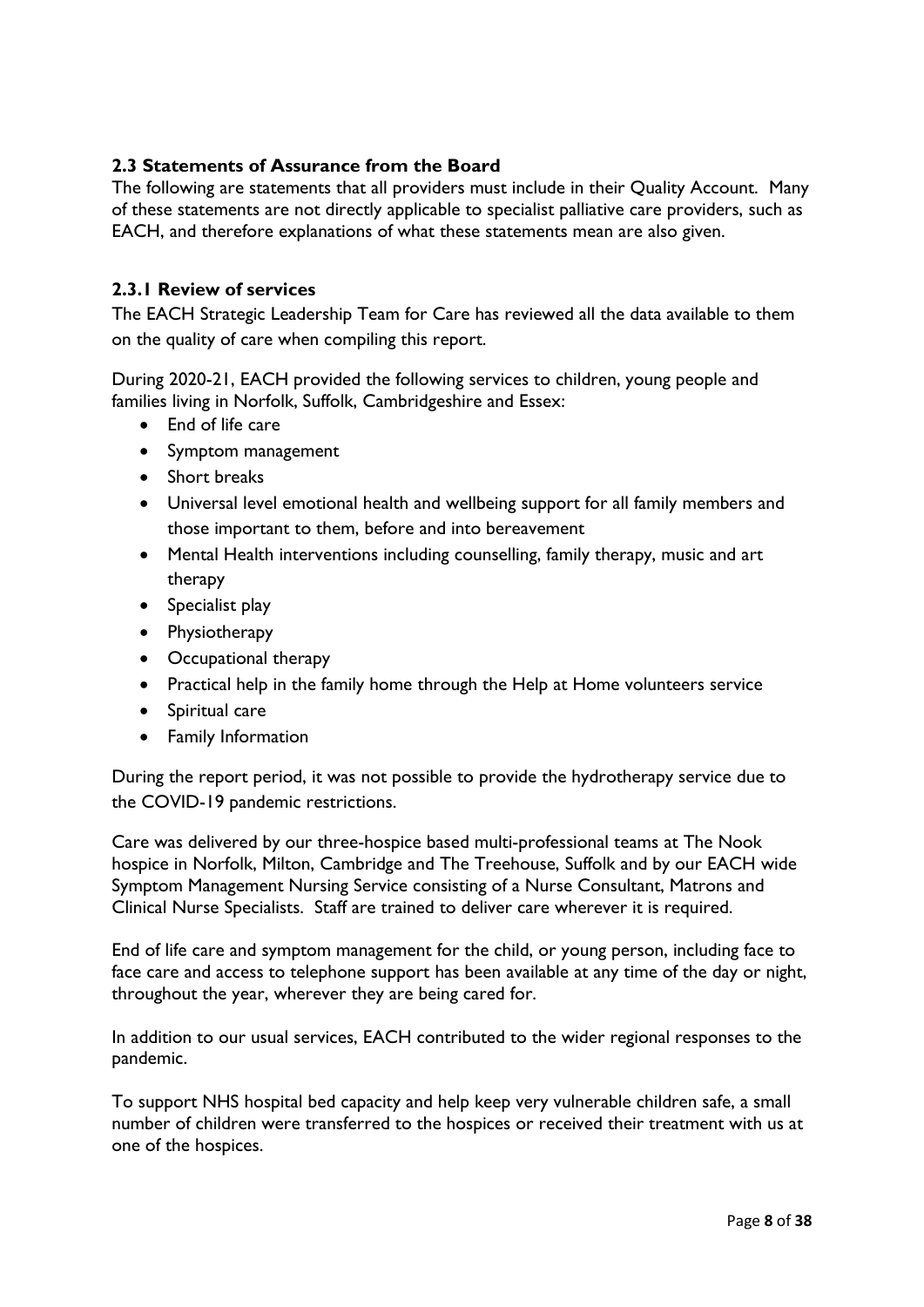The Milton Hub Crisis Care Service was established. This is a system wide collaboration that includes the Cambridgeshire and Peterborough Clinical Commissioning Group (CCG), Cambridgeshire and Peterborough Combined Authority, Cambridgeshire Community Services NHS Trust and Cambridgeshire and Peterborough Foundation Trust. The Milton Hub provides short break crisis care at the Milton hospice for families of children with complex health care needs living in Cambridgeshire and Peterborough some of whom may not be EACH service users, using the Milton workforce together with other nurses and care assistants from within the local health system.

As part of the end of life care hub (led and coordinated by St Elizabeth's adult hospice) in Suffolk EACH temporarily amended the age criteria for EACH service so that referrals for young people up to the age of 25 years on the end of life pathway could be considered for care. EACH counsellors also undertook some bereavement sessions to support the end of life hub.

During the pandemic we have learnt that the use of virtual technology has been possible to deliver clinical and mental health and wellbeing interventions to children and their families, as well as activities, groups and events such as virtual memory day and music group. We have also used the technology to have virtual meetings and training and to enable staff to work from home. Examples of virtual activities and support are Fishy Physio Fun, Play days, Musical Keys, Clown Doctors Clinic, Baby Massage, Parents night, Transition event (with Arthur Rank adult hospice), Bereavement Coffee Morning at Xmas.

Delivering core care services virtually has resulted in:

- The opportunity to develop service user engagement and co-production
- Quicker responses for families and decision making
- Decreased travel for families and staff resulting in saving time and travel expenses
- Increased resources for families to access to support their wellbeing on the EACH website
- Increased collaboration and communication with external partners including joining the local and regional networks to support each other for example securing the procurement of Personal Protective Equipment.

EACH hosts the East of England Children's Palliative Care Managed Clinical Network (MCN). This consists of the Children's Palliative Care Consultant, paediatricians with specialist palliative care expertise and a Children's Palliative Care Nurse Consultant. The purpose of the MCN is to provide:

- access to specialist medical advice 24/7
- clinical leadership to promote the provision of high-quality children's palliative care across universal, targeted and specialist services wherever and whenever it is required by children and their families across East Anglia.

The MCN brings together professionals and organisations to promote education and skills development, partnership working amongst those who support families throughout their experience of caring for children and young people with life-threatening illnesses and those with complex health care needs. The active education programme is available to all levels of interested professionals.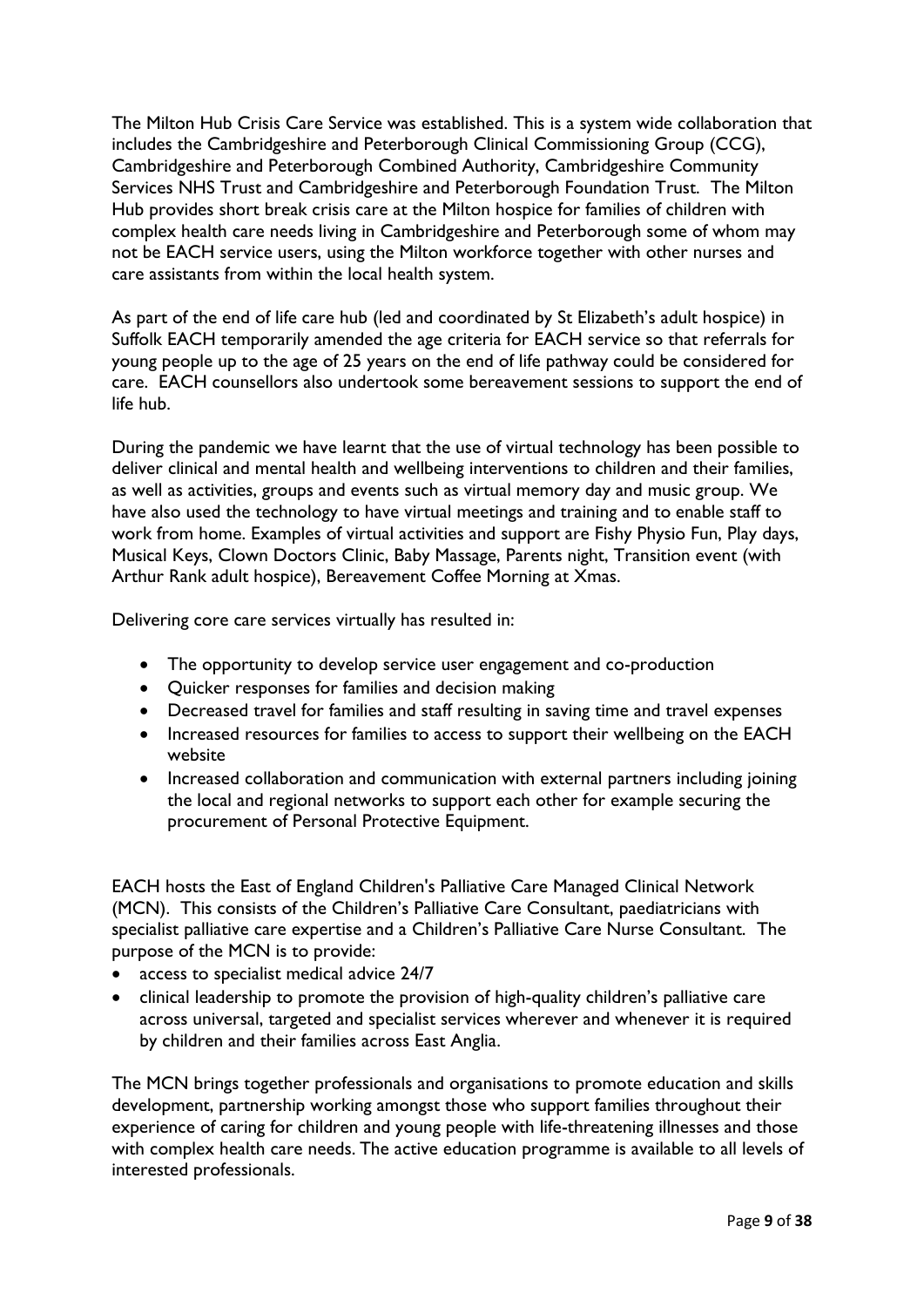During 2020/21, the MCN provided specialist medical telephone advice, overnight and at weekends, to the EACH Symptom Management Nursing Service providing 24/7 care and support to families living in Norfolk, Suffolk, Cambridgeshire and North, Mid and West Essex. This meant that 178 hospital admissions and 215 calls to GP services were prevented. This was critical to both families and the NHS at a time when it was at its busiest.

The income generated by the NHS services reviewed in 2020/21 represents 100% of the total income generated from the provision of NHS services by EACH.

All services delivered by EACH are funded through a combination of fundraising activity and funding from NHS England, local NHS organisations and one County Council.

These arrangements mean that all services delivered by EACH are only partly funded by the NHS.

#### <span id="page-9-0"></span>**2.3.2 Participation in National Audits**

During 2020/21 no national clinical audits and no national confidential enquiries covered NHS services provided by EACH.

The national clinical audits and national confidential enquiries that EACH was eligible to participate in during 2020/21 are as follows: NONE.

As a result of this EACH participated in zero (0%) national clinical audits and zero (0%) confidential enquiries of the national clinical audits or national confidential enquiries.

#### <span id="page-9-1"></span>**2.3.3 Statement: participation in local clinical audits:**

EACH has a programme of local clinical audits. The following were carried out by EACH in 2020/21.

- 1. Clinical Alerts
- 2. Medicines: Controlled Drugs & Medicine Administration Records (MAR)
- 3. Medicines Reconciliation Audit
- 4. Infection Prevention and Control: Hand Hygiene
- 5. Infection Control standards during COVID-19
- 6. Nutrition
- 7. Safeguarding Safer Recruitment
- 8. Resuscitation

#### **Audit Findings**

In line with the EACH Quality and Safety framework processes the following actions and outcomes were approved by the EACH Care Strategic Leadership Team and action plans were implemented and monitored through our Care Operational Leadership Team.

- **1. Clinical Alerts –** The audit provided assurance that the process is effective.
- **2. Medicines: Controlled Drugs (CD) & MAR -** There were no areas of significant concern noted. The CD book for the most part is completed as per policy. The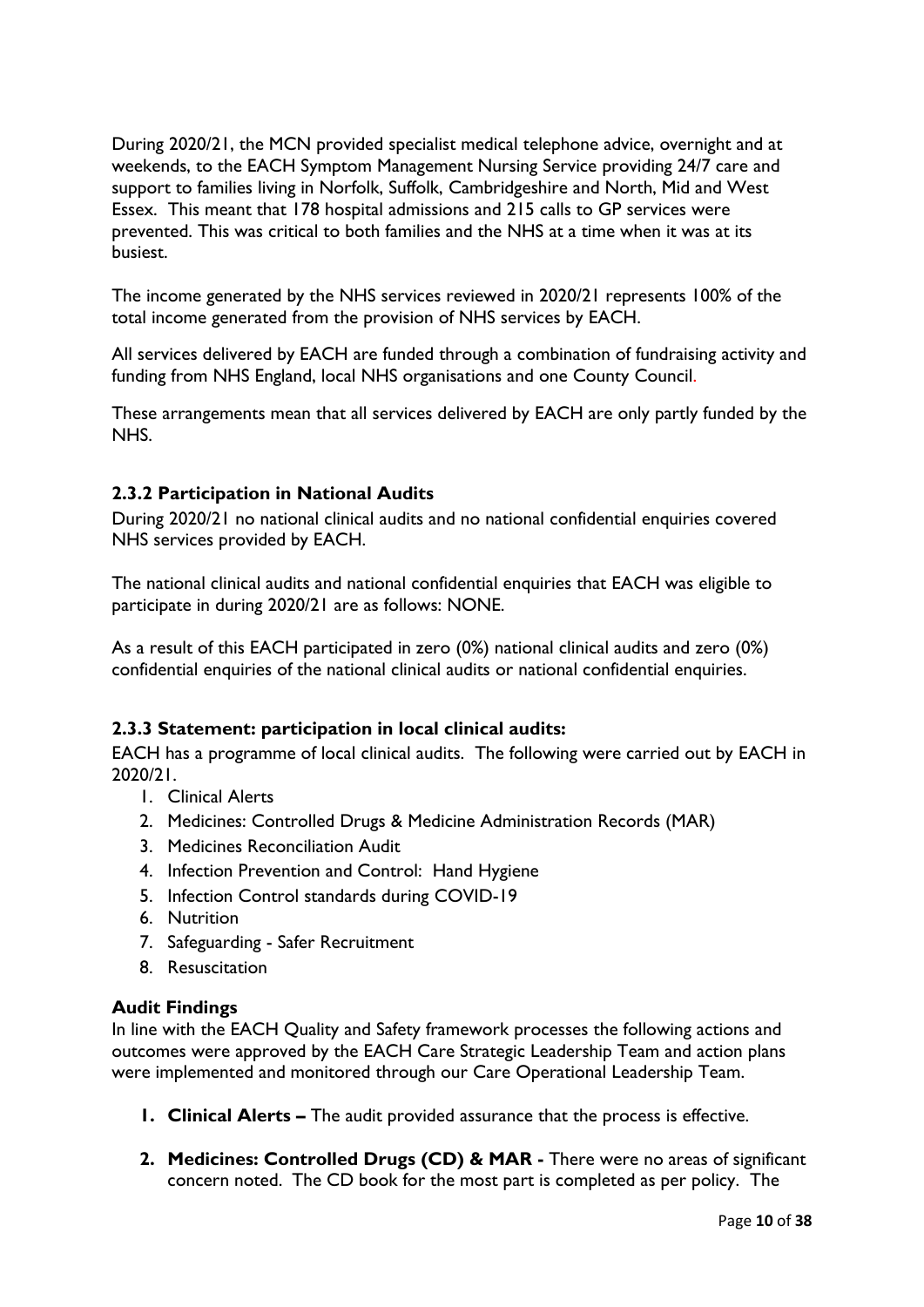quality of recording in comparison to the 2019 audit was improved but with some of the same errors continue to be noted e.g. contemporaneous recording in the care record after CD administration. This has been addressed by highlighting the importance of capturing the efficacy of medicines to staff during training. The consistent recording of weights on the MAR chart were much improved over previous years.

- 3. **Medicines Reconciliation Audit –** There was an improvement from the previous audit e.g. increased inclusion of the NHS number on documents. There were no areas of concern.
- **4. Infection Prevention and Control: Hand Hygiene -** There were no areas of concern found.
- **5. Infection Control Audit of National Coved Infection Control Arrangements-** No areas of concern were found. It was recommended that some signage was enhanced on the care floors and office areas.
- 6. **Nutrition –** There were no areas of concern. However, it was noted that the nutrition care plan could be improved to include portion sizes.
- 7. **Safeguarding Audit of EACH Safer recruitment standards -** The records of all starters between November 2020 and February 2021 (n=15) were audited including application forms, pre-employment checks and completion of induction mandatory training. Compliance ranged from 86% (13 out of 15 records) to 100%. There was an immediate action to check the professional registration of two employees which was completed which no further action required. It was recommended that the Human Resource team guidance and processes be updated, and training provided. This has been completed.
- 8. **Resuscitation –** There were no resuscitation incidents during the reporting period. Whilst the audit standards were met, it was recommended that the content of resuscitation S1 template and processes associated with recording of information and decisions are reviewed to aid ease of reference.

## <span id="page-10-0"></span>**2.3.4 Participation in clinical research**

The number of patients receiving NHS services provided or subcontracted by EACH in 2020/21, who were directly recruited during that period to participate in research approved by a Research Ethics Committee (the EACH Clinical Governance Committee) was 6.

Over the past 12 months EACH has participated in the following research:

- Children's Palliative Care Outcome Scale (CPOS) Delphi Study. Kings College, London and Cicely Saunders Institute of Palliative care.
- The SHARE STUDY: How to **S**upport c**h**ildren with a life-limiting condition and their p**AR**ents during the COVID-19 outbreak?: understanding **E**xperiences, information and support needs, and decision-making University of Southampton, York University, the Martin House Research Centre, Together for Short Lives,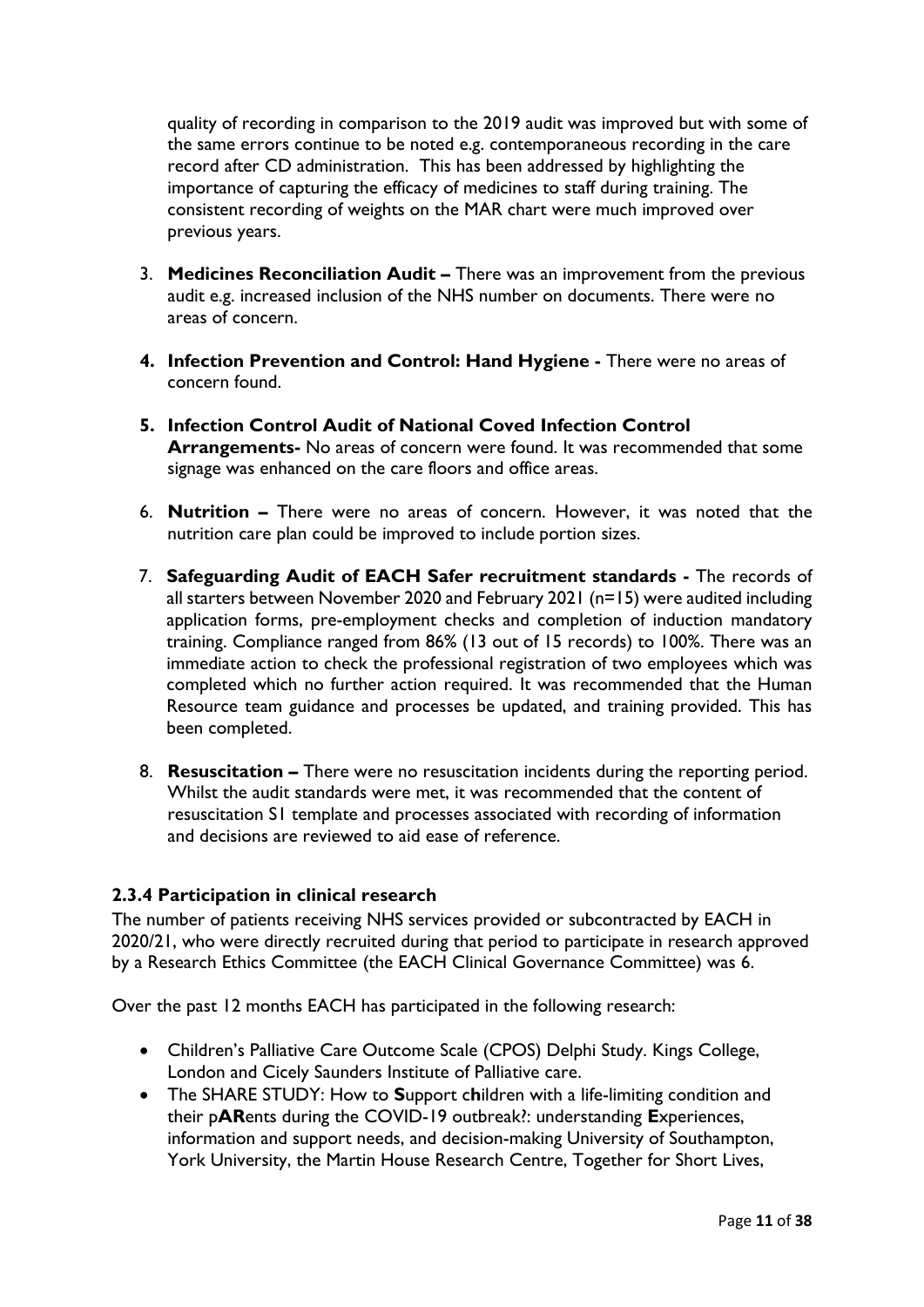Southampton University Hospital NHS Trust and Leeds Teaching Hospitals NHS **Trust** 

- Feasibility of a randomised clinical trial of transmucosal diamorphine vs. oral morphine for breakthrough pain in children and young people with life-limiting conditions (DIPPER study) Looking at the best needle-free, pain medicine for young patients (short title) University College London (UCL)
- Crisis Prevention rather than Crisis Management; the Health of Mothers of Children with a Life-Limiting condition. York University and the Martin House Research **Centre**

## <span id="page-11-0"></span>**2.3.5 Use of the Commissioning for Quality Improvement and Innovation (CQUIN) payment framework**

The Norfolk & Waveney Continuing Care Contract with EACH for the financial year 2022/23 did not set a CQUIN payment framework.

## <span id="page-11-1"></span>**2.3.6 What others say about us**

## **Care Quality Commission**

EACH is registered with the Care Quality Commission (CQC). The CQC has not taken any enforcement actions against EACH during the year 2020/21. EACH has not participated in any special reviews or investigations by the CQC during 2020/21.

In February 2021, the CQC engaged with EACH as part of their new transitional monitoring approach, The approach was adapted to regulate services during COVID to monitor risk using the key lines of enquiries specifically for hospices. The CQC found no areas of concern.

#### **External Professionals and Organisations – examples of feedback**

*'I would also like to thank everyone for their excellent care and support for X and his family over what has been a long palliative phase of his illness.' (Consultant)* 

*'Thank you every-one for the care and support you gave X and his family through this very difficult time for them. He was well looked after by the collective team'. (Consultant)*

*'Can I just say thank you to everyone for all your care to X and support to his family. His illness was long-drawn out and his symptoms were challenging but I think together we were able to give him and his family really good palliative care. I'm sure we will all miss him'. (Consultant)*

*'We have such a good working relationship with EACH and have always found their experience and support invaluable'. (Nurse)* 

*'I would like to thank everyone for working together so well to care for this young person and support her family. In spite of the current circumstances I think the teams, esp. SMNS, CCNT and lovely GP, have provided excellent end of life care for this young person and her family'. (Consultant)*

*'I just want to say a big thank you to you all for this invaluable learning experience and being so supportive as a team. Thank you for making me a better doctor!' (GP Trainee)*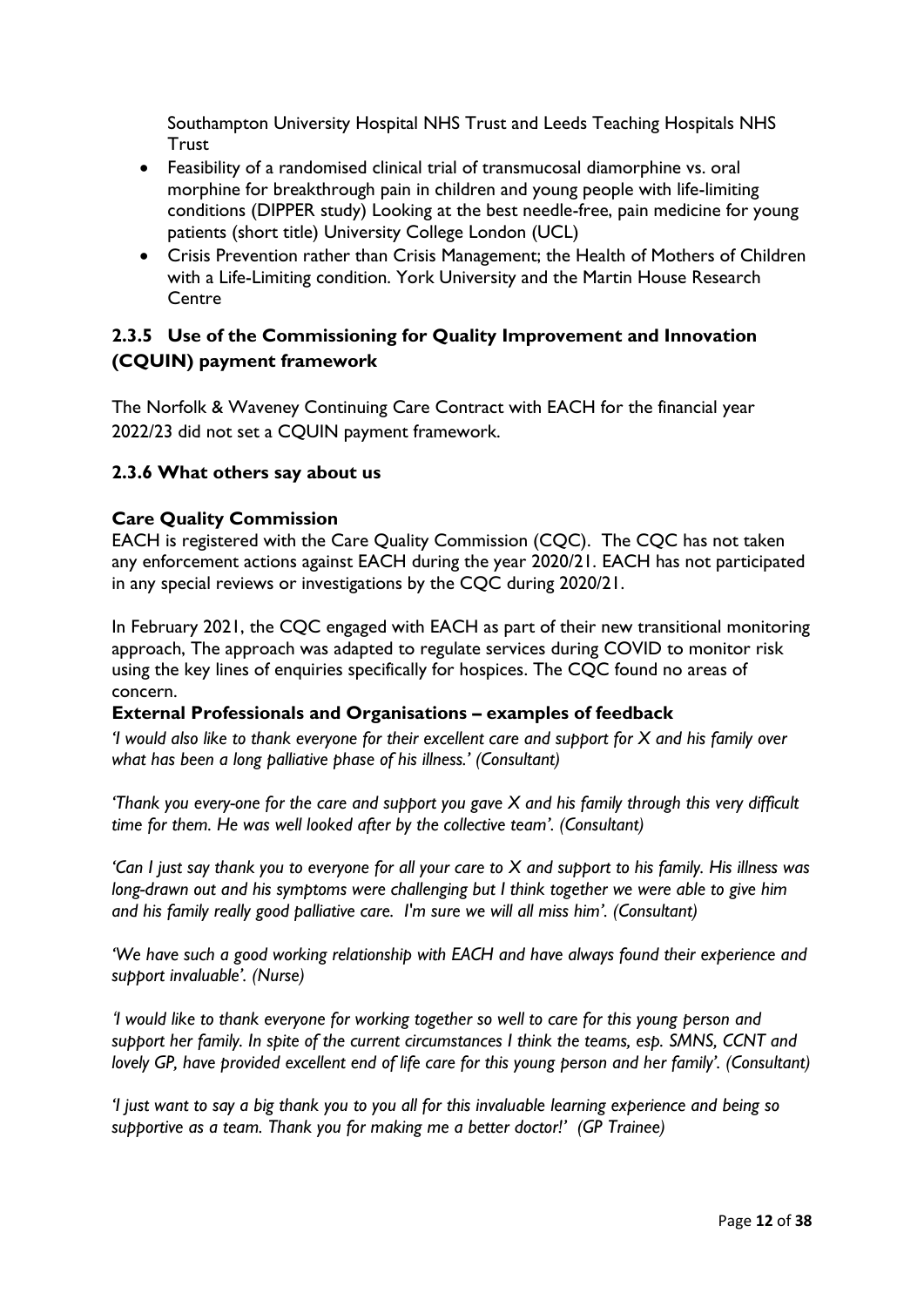*'I wanted to email you to feedback regarding how supportive the LTV [long term ventilation] team and I'm sure other team members (behind the scenes that we may not communicate with) have been during the pandemic.* 

*We all changed the way we worked from early on in the pandemic and your team helped facilitate these changes to keep the LTV co-hort safe in the community. They have supported us in various ways including the use of video appointments with some of our vulnerable patients with a staff member in the home, facilitated training for families member that couldn't come into Addenbrooke's due to visiting restrictions and various other ways.* 

*So in conclusion a thank you for their support and continued support in the future'. (Nurse)*

*'Firstly, thank you so much for your email; I am very pleased that X was able to come for a much needed stay in the EACH 'Hub' last week and I hope that all went well. I've heard some very positive feedback from our carers of how much they enjoyed coming to EACH and how welcoming everyone was. Would you please convey our sincere thanks to your team for making this work so well'. (Charge Nurse)*

*'I want to start by thanking you for having me work with your team. They were so welcoming and supportive whilst I was getting to grips with how the service worked. I really enjoyed my time with the staff and those wonderful children and it was such a great experience for me to be able to actually interact with children and learn some techniques and approaches I wouldn't otherwise know. The chef made me an absolutely delicious lunch, which was very much appreciated and everyone was very caring of each other, there were regular drink checks (to ensure everyone either had a drink or was given one). It is just an overall lovely place to work and I think your team really enjoy their work'. (Healthcare Assistant)*

## <span id="page-12-0"></span>**2.3.7 Data Quality**

Good data quality and information management is essential to delivering high quality care. The Information Governance Policy and procedures provide the framework to ensure it is an integral part of EACH's governance arrangements. Work was completed to ensure compliance with the Data Protection Act 2018, the National Data-Opt out programme and the Data Security & Protection Toolkit.

## **NHS Number and General Medical Practice Code Validity**

EACH did not submit records during 2020/21 to the Secondary Users Service for inclusion in the hospital episode statistics which are included in the latest published data. This is because EACH is not eligible to participate in this scheme.

## **Data Security & Protection Toolkit Attainment levels**

EACH have attained the standards required in the NHS Data Security and Protection Toolkit for 2020 /21.

## <span id="page-12-1"></span>**2.3.8 Clinical Coding Error Rate**

EACH was not subject to the Payment by Results clinical coding audit during 2020/21 by the Audit Commission.

## <span id="page-12-2"></span>**Part 3. Review of Quality Performance**

Over the last 12 months, EACH cared for 458 children and young people. This is a decrease from 472 children and young people in 2019-2020 and is as a result of fewer referrals during the early stages of the pandemic. 259 family members received virtual and face to face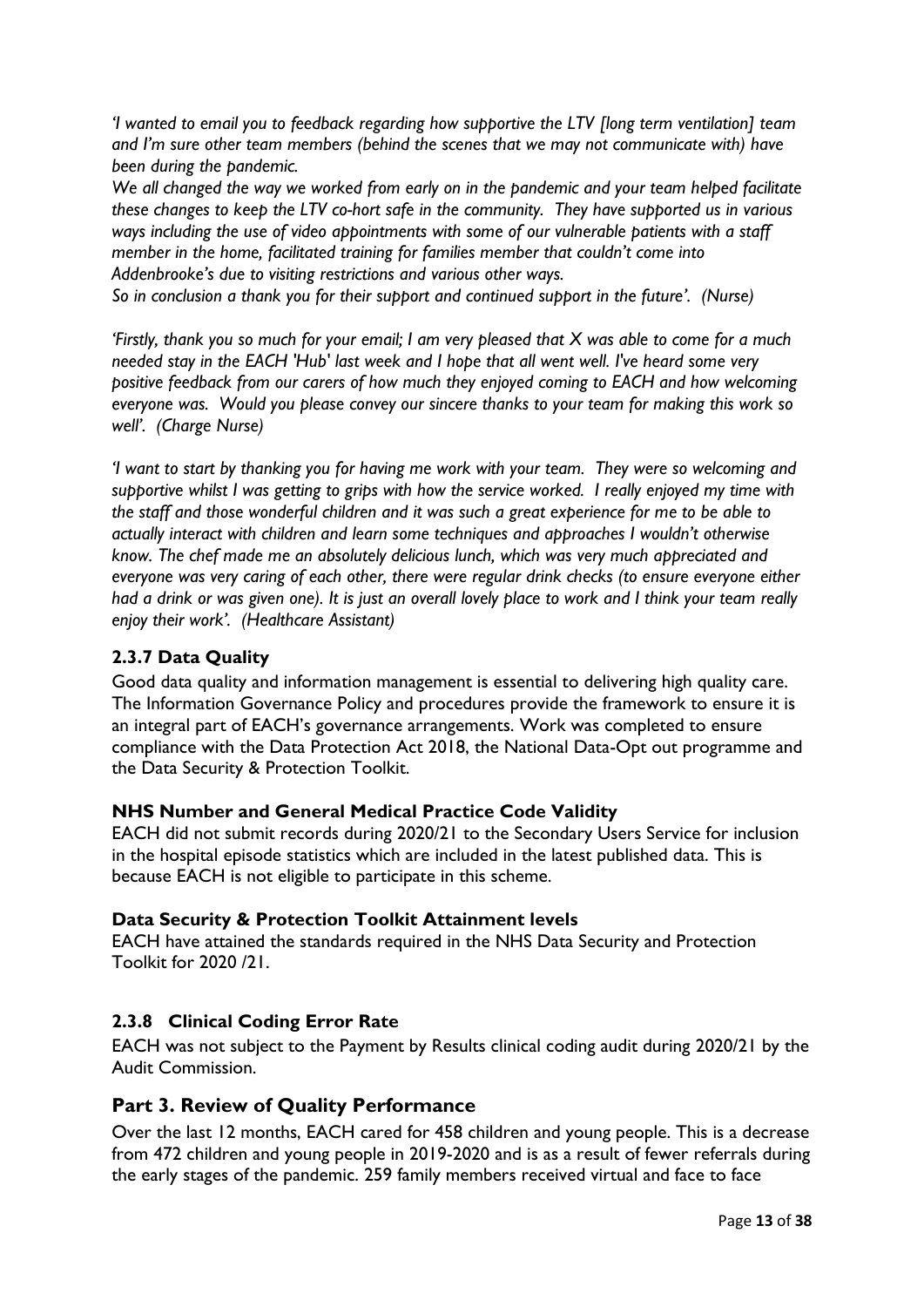wellbeing interventions. In addition to this, families benefited from a range of family events and activities including memory day.

During the reporting period, there were 90 children / young people referred to EACH, a total decrease across all three localities from the previous year (n=108).

We provided end of life care and support to 35 children or young people and their families. This is significantly less than the previous year (n=54). Less end of life care was provided to babies under the age of 1 and children aged 1-4 years. As a result of lockdown, fewer referrals were made from the hospitals for neonates and babies under 1 year. In addition, for some of the children aged between 1 and 4 years it is possible that shielding helped to keep them well and free from infection.

## **Service Demographics April 2020– March 2021**

|                                     | <b>Milton</b>   | <b>The Nook</b> | <b>Treehouse</b> | <b>TOTAL</b> |
|-------------------------------------|-----------------|-----------------|------------------|--------------|
| Total New Referrals for year        | 35              | 27              | 28               | 90           |
| Total Deaths for year               |                 | 6               |                  | 35           |
| Total No. Lead Children for year    | $\overline{72}$ | 148             | 38               | 458          |
| Total No. Family members            |                 |                 |                  |              |
| (receiving wellbeing interventions) |                 | 26              | 58               | 259          |

Whilst demand continues to increase, the service works flexibly to meet the demand. There are currently no waiting lists, however, in order to ensure end of life care needs are met, families do have short breaks cancelled to provide the nursing capacity needed.

## **3.1 Review of priorities for improvement 2020/21**

The priorities identified in the last Quality Account 2020/21 are recorded below followed by a response which reports progress on these.

| <b>Table 2 Priorities for improvement</b>                                                                                                                                        | <b>Desired outcome</b>                                                                                                                                                                                                                                                                                                                                                  |
|----------------------------------------------------------------------------------------------------------------------------------------------------------------------------------|-------------------------------------------------------------------------------------------------------------------------------------------------------------------------------------------------------------------------------------------------------------------------------------------------------------------------------------------------------------------------|
| <b>Priority I -:</b><br>Re-establish the delivery of our range of<br>services for all families, as soon as it safe to<br>do so, including new and innovative ways of<br>working. | Deliver face to face specialist care<br>End of life care & symptom<br>management according to CYP /<br>family choices<br>Crisis face to face care<br>$\bullet$<br>Resume Help at Home service<br>By providing different ways for<br>families to have experiences together<br>in COVID secure ways e.g. families<br>using facilities available in Hospice and<br>grounds |
|                                                                                                                                                                                  | Develop a virtual hospice approach                                                                                                                                                                                                                                                                                                                                      |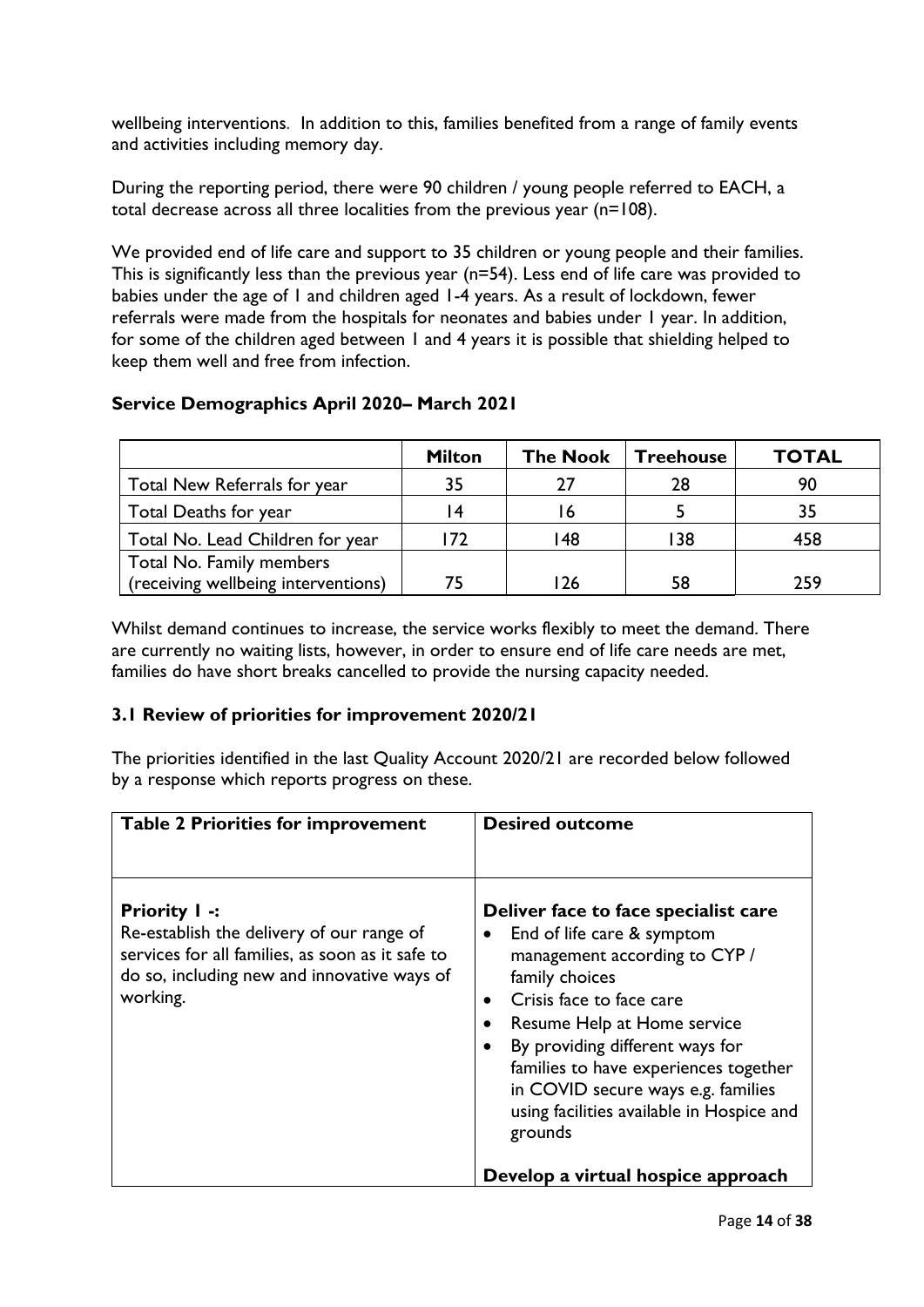| Provide virtual wellbeing support and<br>$\bullet$<br>therapies via website, phone or on-<br>line platforms<br>Virtual engagement with service users |
|------------------------------------------------------------------------------------------------------------------------------------------------------|
| <b>Monitor</b><br>Workforce capacity, prioritising service<br>delivery accordingly                                                                   |

## **RESPONSE**

All service elements except for hydrotherapy have been available to families, albeit it in a different way as a consequence of the pandemic.

We have continued to deliver urgent and end of life care across all settings which required ongoing dynamic risk assessment; designating COVID secure areas in the hospice building using 'red' and 'green' zones in the early stages and moving to pathways as the guidance was updated. Care procedures were adjusted to ensure staff and patient safety; correct use of PPE for different settings and type of caring interventions, developing video consulting systems for children with unstable and deteriorating symptom management needs and facilitating COVID testing for children who exhibited symptoms.

For families who wished for their child to have care at the end of their life in one of the hospices, we were able to manage our space safely to enable the families to stay and visit. This was extremely valuable for families at a time when there have been restrictions initiated in hospitals.

Planned short breaks were re-established in the hospice and the family home during the Autumn of 2020. This has included providing 889 overnight stays and 200 day care sessions in the hospice buildings and 101 community based sessions.

EACH's immediate response included enabling ways for staff to 'keep in touch' with families on their caseloads. An important tenet in children's palliative care, well understood in EACH, is that every interaction with a child or family member provides an opportunity for emotional health and wellbeing support. Maintaining this connection primarily through Family Coordinator calls has been key to building family resilience and coping.

Counselling and therapy interventions for service users across the age range have developed virtually (on line or by phone) after ensuring staff competency and adapting our IT systems. Anecdotal evidence demonstrated acceptability for service users who have engaged whole heartedly; some expressing a preference for the 'difference and distance' that a virtual on line consultation offers.

Therapists and counsellors have also developed a library of open access resources for service user emotional health and wellbeing support which are accessed through the EACH website including short activity videos and signposting to other useful links.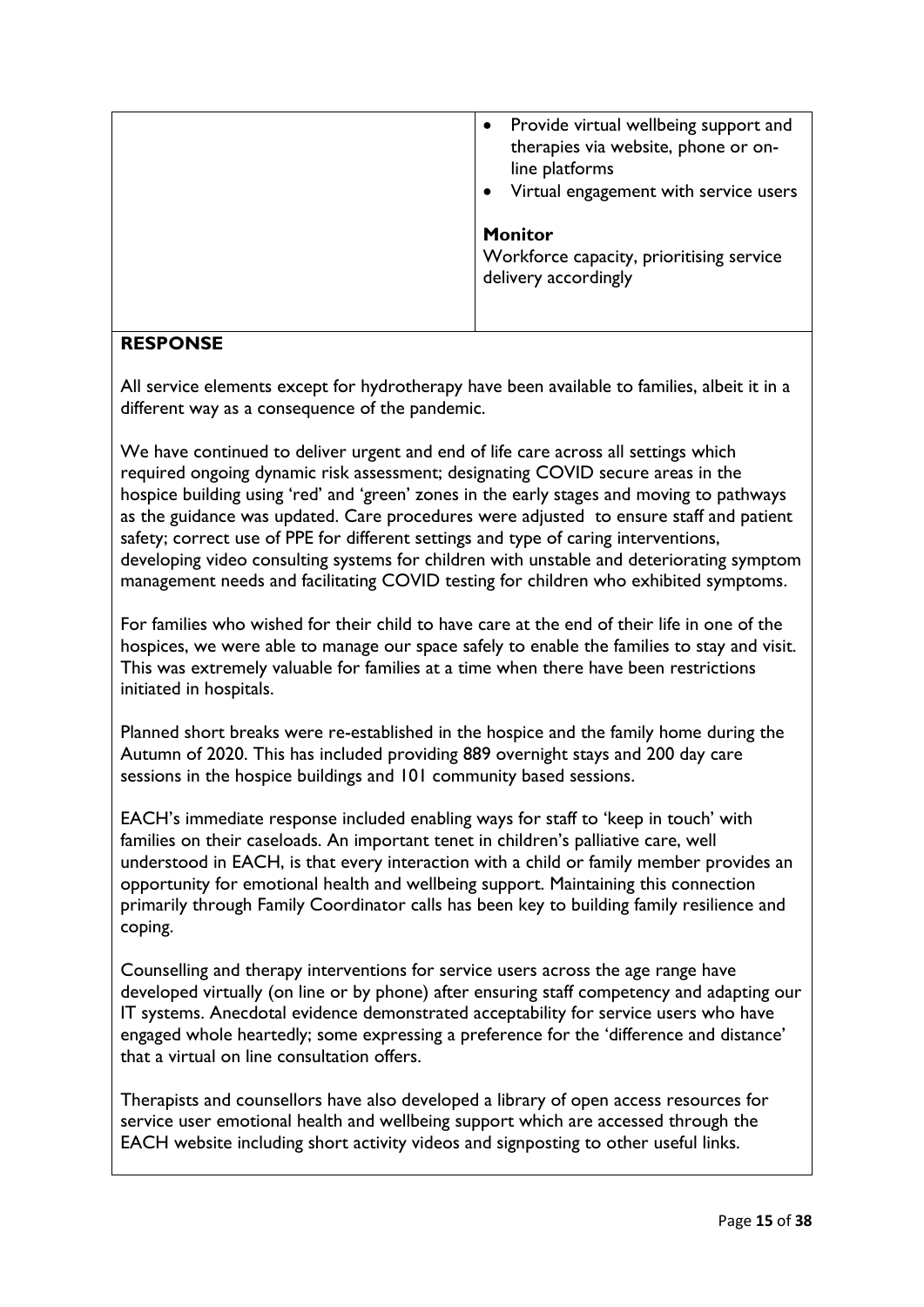During the early part of the year, family pages website hits increased from 2,750 in February to 3,074 in May. 4,079 recorded in April. Google analytics showed an interesting trend of weekly spikes in activity which likely meant that users were checking back every week. A comparison of the top five pages accessed in May and in February had observed the inclusion of the Wellbeing resources for families which received more hits than the three main family pages did pre COVID. As a result, new and different resources have continued to be added to the family website pages.

In addition, EACH worked with the health care system to provide capacity and also to help manage clinical risk for the most vulnerable children. For example, in order to support NHS hospital bed capacity and to facilitate ongoing clinical management in a COVID free environment, two children were transferred from hospital to The Nook for commissioned overnight care; one received 64 days of care prior to discharge home.

Another child received their intravenous treatment intravenously at one of the hospices rather than in the hospital setting as the hospital setting was perceived unsafe by the clinical team.

As for many other health care and hospice organisations, the recruitment of nurses remains a key challenge. This impacts on our ability to deliver the volume of short breaks that we need to deliver. A priority for the coming year it to implement a range of measures to attract and retain nurses and to upskill our Care Assistant workforce to be able to increase the amount of nursing care that we offer.

## <span id="page-15-0"></span>**3.2 Additional Quality Indicators We Have Chosen to Measure**

In the absence of a national minimum data set and nationally agreed indicators of quality for children's palliative care, EACH monitors:

- complaints and concerns (service user experience, clinical effectiveness)
- commendations (service user experience, clinical effectiveness)
- incidents and accidents (patient safety, service user experience, clinical effectiveness)
- staff knowledge, skills and practice development including scholarly activity, involvement in clinical practice development activities and compliance with professional education and training requirements (patient safety, clinical effectiveness)
- HR indicators (sickness absence, vacancies and staff stability for care department staff)

## <span id="page-15-1"></span>**3.2a Complaints and Concerns**

A complaint or concern by a service user is considered by EACH to be any expression of dissatisfaction whether it is made verbally or in writing. EACH believe that a concern or complaint is an opportunity to improve our care, so treat both concerns and complaints with equal importance and rigour. All concerns and complaints are investigated, and complainants receive responses, with the aim of resolving their concern or complaint to their satisfaction.

All concerns, complaints or incidents are viewed as an opportunity for learning, development and service improvement and learning is shared with staff, including changes to practice.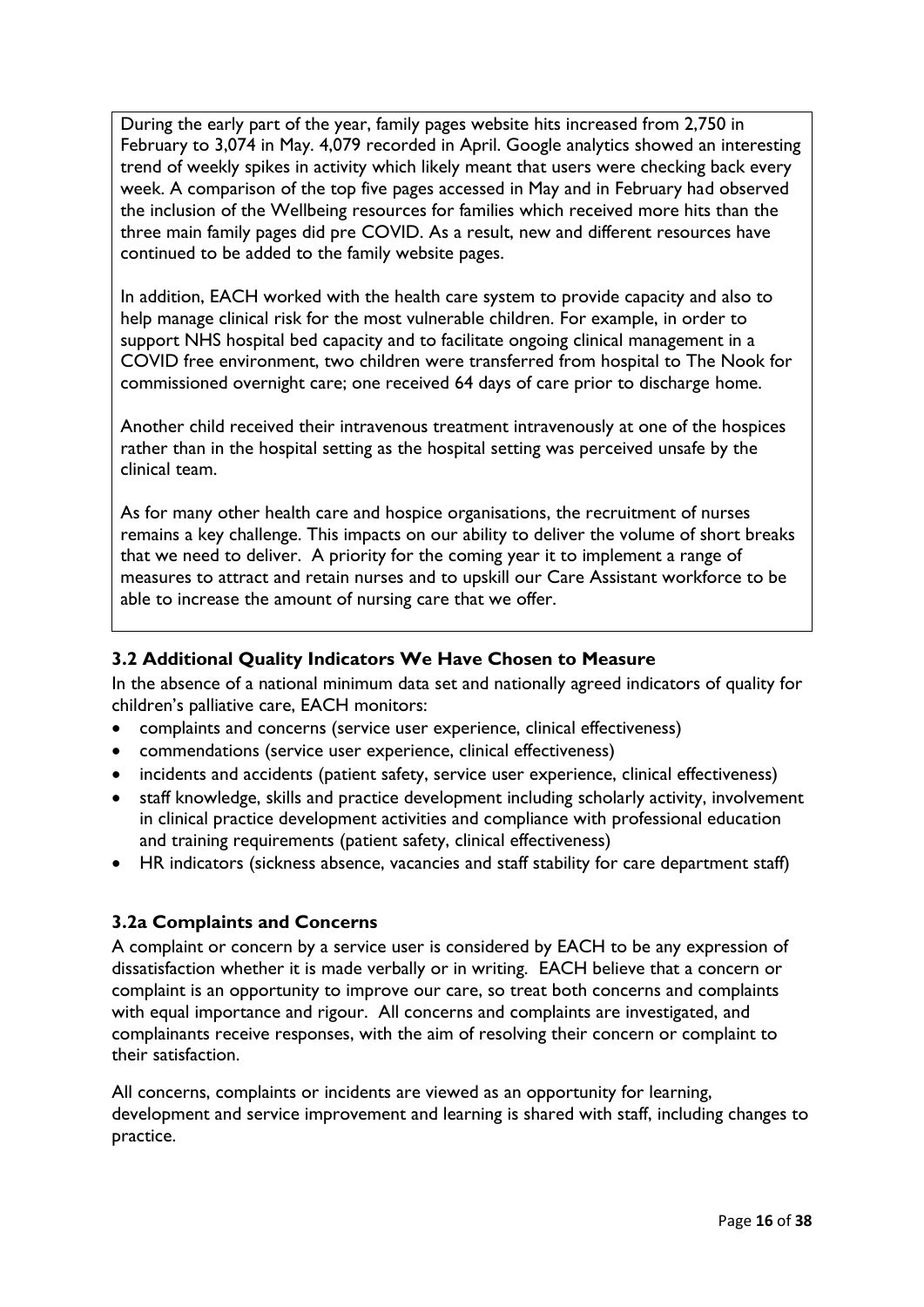The person raising the concern/complaint is advised of the investigation process, findings and resulting changes to care practice. There was a decrease in the number of complaints/concerns from 33 to 25 this year.

Please see table below.

#### **Number of service user concerns/complaints**

| Service            | 2019/2020 | 2020/21 |
|--------------------|-----------|---------|
| Milton             |           |         |
| The Nook           |           |         |
| Symptom Management |           |         |
| Treehouse          |           |         |
| Total              | 22        | 25      |

#### **Summary of themes of service user concerns and complaints in 2020/21**

| <b>Theme</b>               | <b>Number</b> |
|----------------------------|---------------|
| Communication              |               |
| Amount of care and support |               |
| Standards of care          |               |
| Total                      |               |

Examples of changes to practice from the complaints include:

- Ensuring staff use body maps to record marks and skin integrity.
- Implementing a quality standard for when the nurse should attend the family home outside office hours.
- Implementing the use of virtual platforms to make clinical assessments when required.
- Ensuring Advance Care Plans are in place for all children and young people who are at end of life.
- Improving the written information about the service EACH provides at the end of life and after death to families and external professionals.
- Providing a freephone number for families and having an alternative contact telephone number for families accessing the SMNS nurse on-call in the event they are unable to do so via the Telephone Answering Service.

All concerns and complaints were resolved locally with oversight from the EACH Care Operational Leadership Team. 8 complaints and concerns were partially upheld, 9 were upheld, 7 were not upheld, 1 was not resolved initially as the parent temporarily withdrew their child from EACH services but they have since re engaged with the service.

#### <span id="page-16-0"></span>**3.2b Commendations**

EACH received many commendations throughout the year from families about various elements of the service. The following are a sample of some of the commendations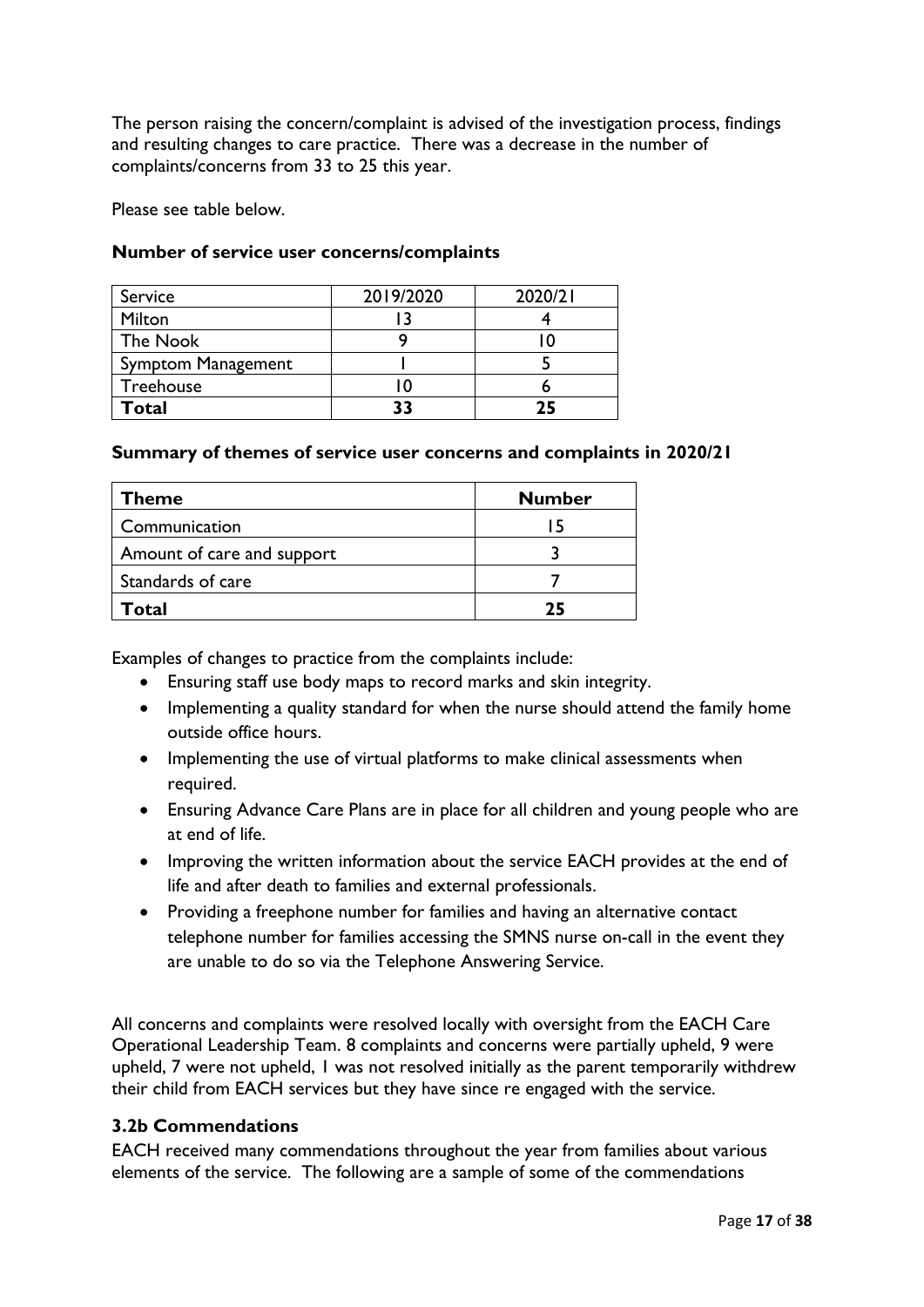received. Locations of care have been removed and details anonymised to protect the privacy of the families.

*'Parent expressed her thanks for all the support our team provided. She was very 'anti-hospice' from previous difficult experiences, so to hear how she has found our input beneficial was really heartwarming. Parent discussed that the reassurance of having someone to discuss things with and the timing of our involvement meant that we were supportive without being intrusive'.* 

#### **Short Break Care**

*'X wants to say a big thank you for his stay! Thank you for all the hard work you put into organising it and to everyone that cared for him in that difficult PPE. We are so, so grateful. the way home from dropping him off I felt like I could metaphorically breathe out a bit for the first time in months! We really needed the break!'*

*'Thank you for everything. Thanks for having us. Thank you for all the support. Thank you for giving us amazing memories. Thank you for being an amazing team'*.

#### **End of Life Care and Bereavement Support**

*'X family have asked if could say a huge thank you to everyone who they have had contact with – either directly or indirectly. They told me today that these days have been very precious to them and that they are very grateful for all the support they have been given, they said it will be remembered by them for a long time to come. They left the hospice today, earlier than planned by their choice saying that they felt ready to go now'.*

*'I wanted to say a big thank you to the nurses who tended to my grandson. Sadly, he passed away*  in December. They were fantastic at what they were doing trying to keep him comfortable. I will *miss him, but know he is at peace now. Could you thank the Clinical Nurse Specialists and the Music Therapist for helping with my grandson's care. We didn't see all of the palliative care nurses, but the care that we did see when we went to visit was absolutely fantastic'.* 

*'Thank you so much for everything, you and the team have been so lovely and supportive and it's meant a lot at a really difficult time'.* 

#### **Transition:**

*'We would like to take this opportunity to thank you all at EACH for a fantastic and thoughtful present for X. We have taken some pics of him opening them and he was very happy with all the goodies and the brush went down extremely well. A special thanks to the Music Therapist for putting some lovely music together which works soooo well. We have used it already a couple of times and I can see many more happy relaxing hours for the future for this young man. As we venture into a new chapter into this mans life we take with us some fond memories with the team and hope we can stay in touch'.* 

#### **Wellbeing groups and activities**

*'Thank you so much for inviting us to use the play park yesterday. The children spent 5 hours there playing hide and seek in the fairy garden (sensory garden) and had so much fun on the play park. X has suddenly deteriorated and stopped walking and standing over lockdown this injection of fun was just what we needed. I had been a little worried we would have been stuck if it rained but the pergolas were perfect shade for us and would have kept us dry. We would love to come back over the holidays if there are spaces but fully accept lots of others may take you up on your offer. The*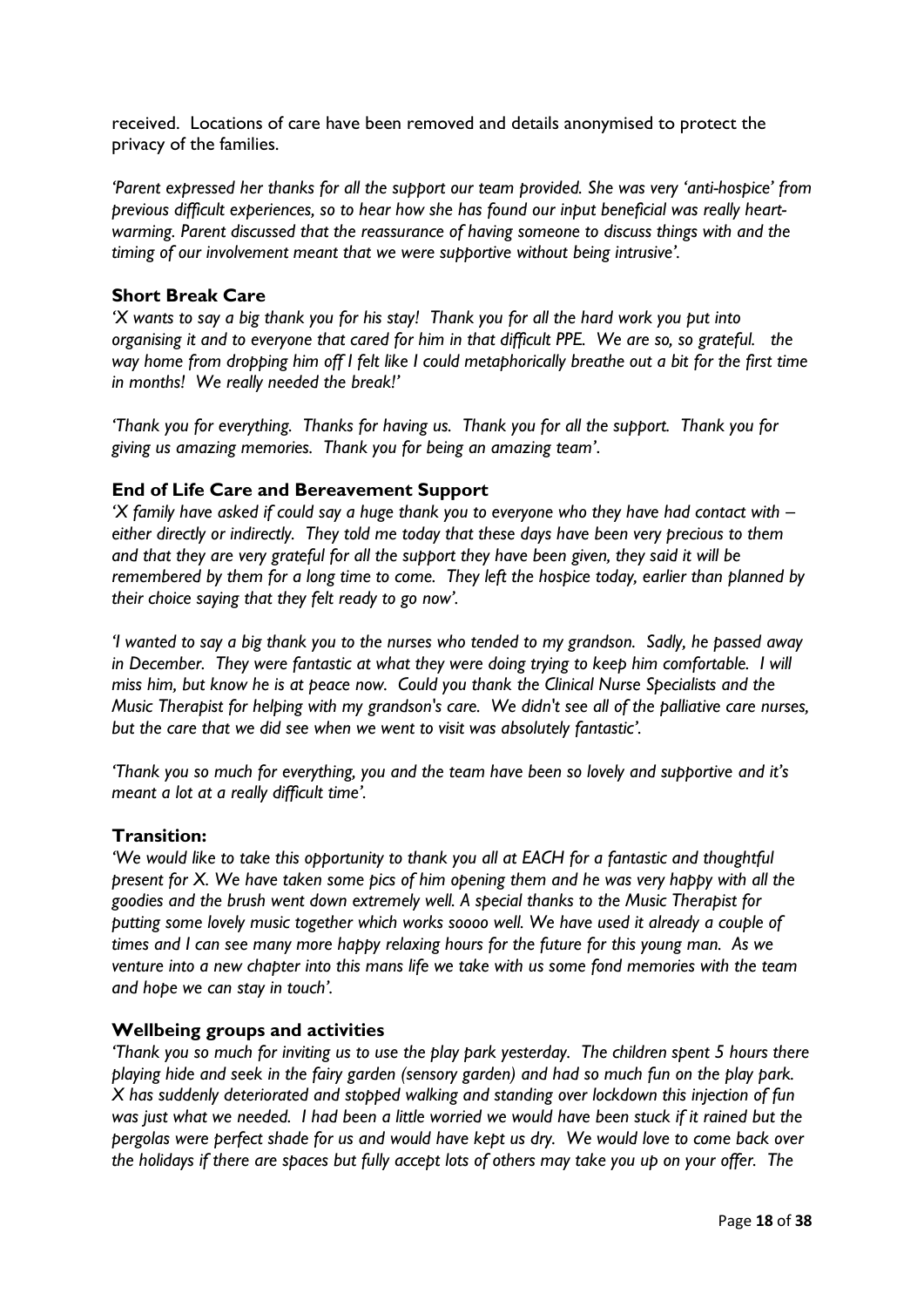*kids were so tired this morning I managed to clean my house and put on three loads of washing. Thank you for providing us a safe space in all the COVID chaos'.*

#### **Virtual Memory Day**

*'Thankyou so much for the virtual Memory Day. It was still beautiful but in a very different way. A lovely time to reflect on my precious daughter. My family and friends also loved watching it'.*

*'THANKYOU for putting together a virtual service for us to watch. It is a lovely way to remember my great niece and also her grandad (my brother). I have always enjoyed our day at Milton each year and a huge THANKYOU for the amazing food and ideas for the children that you all do'.* 

*'I would just like to say a huge thank you to everyone involved in the virtual memory day video. Although we couldn't have the usual memory day, I am so grateful that you have taken the time to offer an alternative way to remember our loved ones during this unusual time. Please pass on my thanks and gratitude to everyone for their hard work every year and keeping the memories alive of those we have lost'.* 

#### **Virtual Clown Doctors clinic**

*'Thank you, so nice to see someone different'.*

*'Thank you, really brightened our day'.*

*'Thank you for making us smile - really nice and she recognises your voices. The Clown Doctors are a significant part of our lives we have a catalogue of memories of phones with them taken at Treefest etc'.*

*'Thank you, this has been lovely - so nice to do something different when we are at home so much'. 'How good was that, that was great, thank you, X is in her own world but she enjoyed it'. 'There's been a lot of crying and sadness in this house this week but that was so special for us all'. 'Thank you to the Clown Doctors, that was really lovely. X was falling about laughing'.*

#### <span id="page-18-0"></span>**3.2c Incidents and Accidents**

EACH has a positive and proactive approach to incident reporting and management. Staff are encouraged to report all incidents within the context of a learning culture. Incidents are categorised by type and severity using a red (catastrophic), amber (major), yellow (moderate) and green (minor) scoring system.

Notifiable incidents are those which have resulted in major harm or death of a service user.

Incidents which are scored as amber or red are reported to both the Management Executive and Clinical Governance Committee of the Board.

Service User Clinical Incidents are categorised and reported as following:

Clinical intervention, Consent communication confidentiality, Documentation (care records), Infection control, Manual Handling, Medication, Medication Controlled drugs, Medication Homely Remedy, Pressure Sore, Resuscitation, Self-harm

Service User incidents are scrutinised by the relevant clinical practice, governance and health & safety groups. For example, medicines management incidents by the Medicines Management Group, infection control and prevention incidents by the Infection Control Group and service user information incidents by the Information Governance Management Group.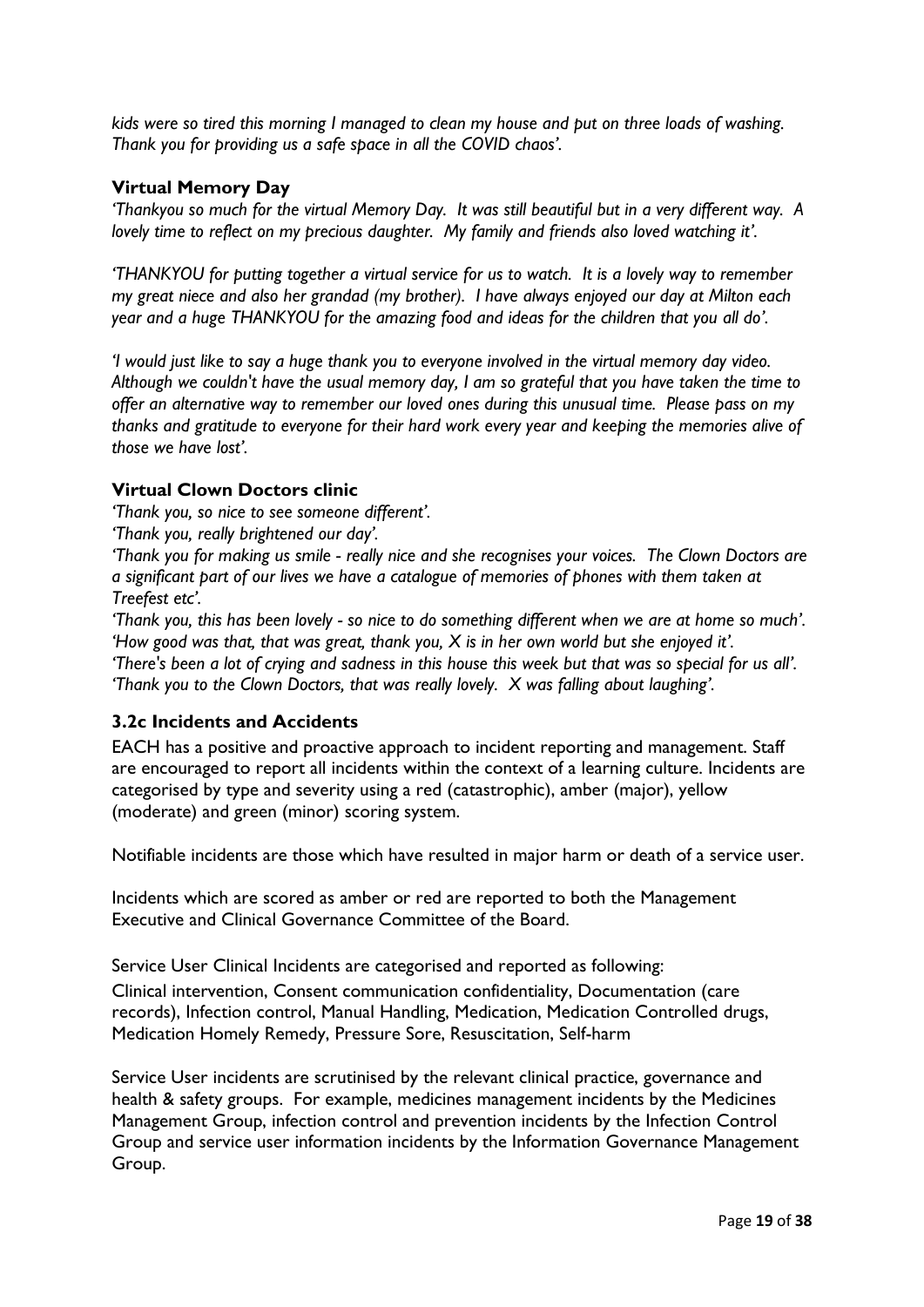All service user incidents and accidents are reviewed weekly by the Care Operational Leadership Team; learning is identified, and it is agreed how best to share the learning across all teams. This includes sharing learning via the daily stand up meetings held in each locality, the Care Matters newsletters, clinical meetings and through training sessions.

The trends, number, outcomes, changes to practice and learning from incidents are monitored by the Senior Leadership Team for Care and the Clinical Governance Committee of the Board every quarter.

Examples of learning from clinical incidents or changes to practice included the following: Staff were reminded to:

- check the list of controlled drugs list following an incident when a drug was not signed into the controlled drugs locked cupboard.
- check with a senior nurse if medication should be given or not following an incident where antibiotics had expired.
- sealed bottles of medication must be recorded on the reconciliation form.
- ensure Medicines Administration Records are tidy after a drug was missed due to several entries being crossed out.
- discuss ground rules at the start of virtual groups.
- complete body maps upon admission and discharge.

The above reminders to staff have been effective as no further incidents relating to these issues have been reported.

In addition, due to a trend in incidents highlighting that several moving and handling care plans had not been fully completed the Physical Therapies team started checking care plans prior to admissions and worked alongside the care staff to ensure they were completed correctly. The care staff reported that this was supportive and incidents relating to this issue have decreased. It also highlighted the complexity of the care plan templates and it is planned to review them this year.

## **Total Service User Incidents 1 April 2020 – 31 March 2021**

There was a total of 154 service user incidents including near misses across the whole care service, during the reporting period. This is a decrease from the previous year total of 229 service user incidents. It is likely that this was due to a decrease in short breaks service activity due to COVID-19.

There were zero (0) resuscitation or notifiable controlled drugs incidents and zero (0) notifiable clinical incidents during 2020/21.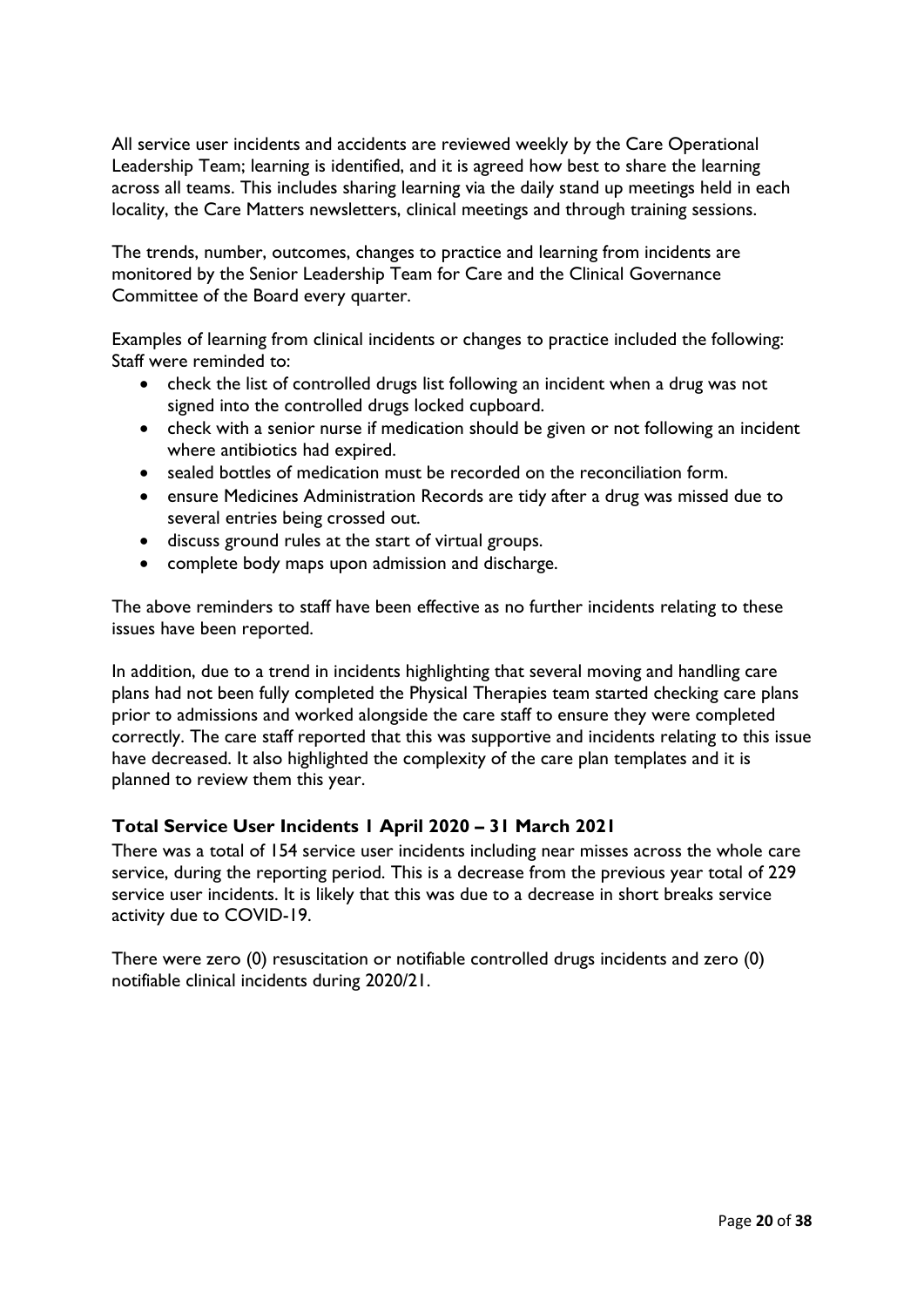

The highest number of incidents 36% (n=56) related to medicines management; 21% (n=11) of these incidents related to reconciliation of medicine processes and 43% (n=24) to medicines administration. The number of medicines management incidents are lower than last year (n=84).

The frequency of medicines incidents reflects the nature and complexity of clinical interventions and treatment of children and young people we care for. On all occasions, appropriate and timely action was taken in terms of ensuring child / young person safety, seeking advice from a prescriber and observing for any adverse consequences.



## <span id="page-20-0"></span>**3.2d Staff knowledge, skills and practice development**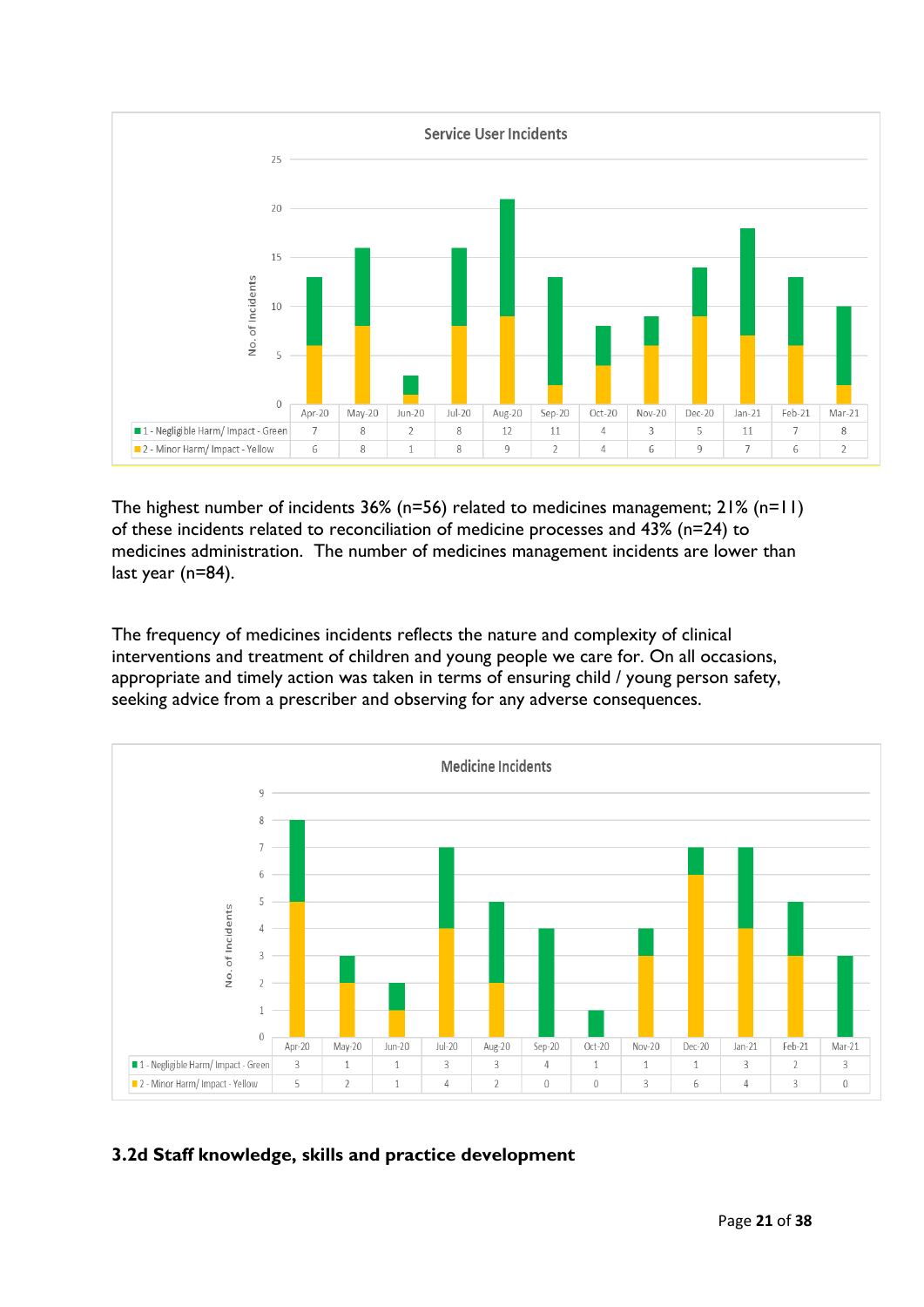Due to COVID-19, the mandatory training programme was revised to ensure face to face training sessions were only delivered if essential. These were delivered within COVID secure arrangements. All other training was delivered virtually or via e-learning. For example, the Introduction to Palliative Care and Working with Service Users in EACH induction days for new staff were delivered virtually.

The education team developed a comprehensive training programme for care staff to complete including updating clinical skills and use of Protective Personal Equipment (PPE).

The evidence of learning and development activities carried out by staff demonstrates EACH's commitment to this aspect of quality assurance.

## <span id="page-21-0"></span>**3.2d (i) Annual mandatory training**

Annual mandatory training was provided to care staff in the following areas. EACH has a compliance standard of 90%

| <b>Title</b>                         | Compliance |
|--------------------------------------|------------|
| <b>Resuscitation and Anaphylaxis</b> | 92%        |
| Moving and Handling                  | 90%        |
| <b>Infection Control - Level 2</b>   | 90%        |
| Safeguarding Children Level 3        | 95%        |
| Safeguarding Adults Level 2          | 93%        |
| Management of Oxygen                 | 90%        |
| <b>Fire Safety</b>                   | 89%        |
| Food Hygiene                         | 100%       |
| <b>Data Security Awareness</b>       | 98%        |

The levels of compliance for the year  $1^{st}$  April 2020 – 31 $^{st}$  March 2021 are as follows:

The members of staff who had not completed training by end of March 2021 are in the process of doing so.

## <span id="page-21-1"></span>**3.2d (ii) EACH Quality and Safety Framework**

Quality and Safety is monitored and recommendations for improvement are informed by the work of key clinical risk groups. These are led by a Service Manager or senior clinician. Groups are as follows:

| <b>Title</b>                      |
|-----------------------------------|
| <b>Nursing Practice Group</b>     |
| <b>Care Records Group</b>         |
| <b>Infection Control Group</b>    |
| <b>Medicines Management Group</b> |
| Safeguarding Group (corporate)    |
| <b>Physical Therapies Group</b>   |

The key functions of all groups within the EACH Quality and Safety Framework are to:

• Review operational risk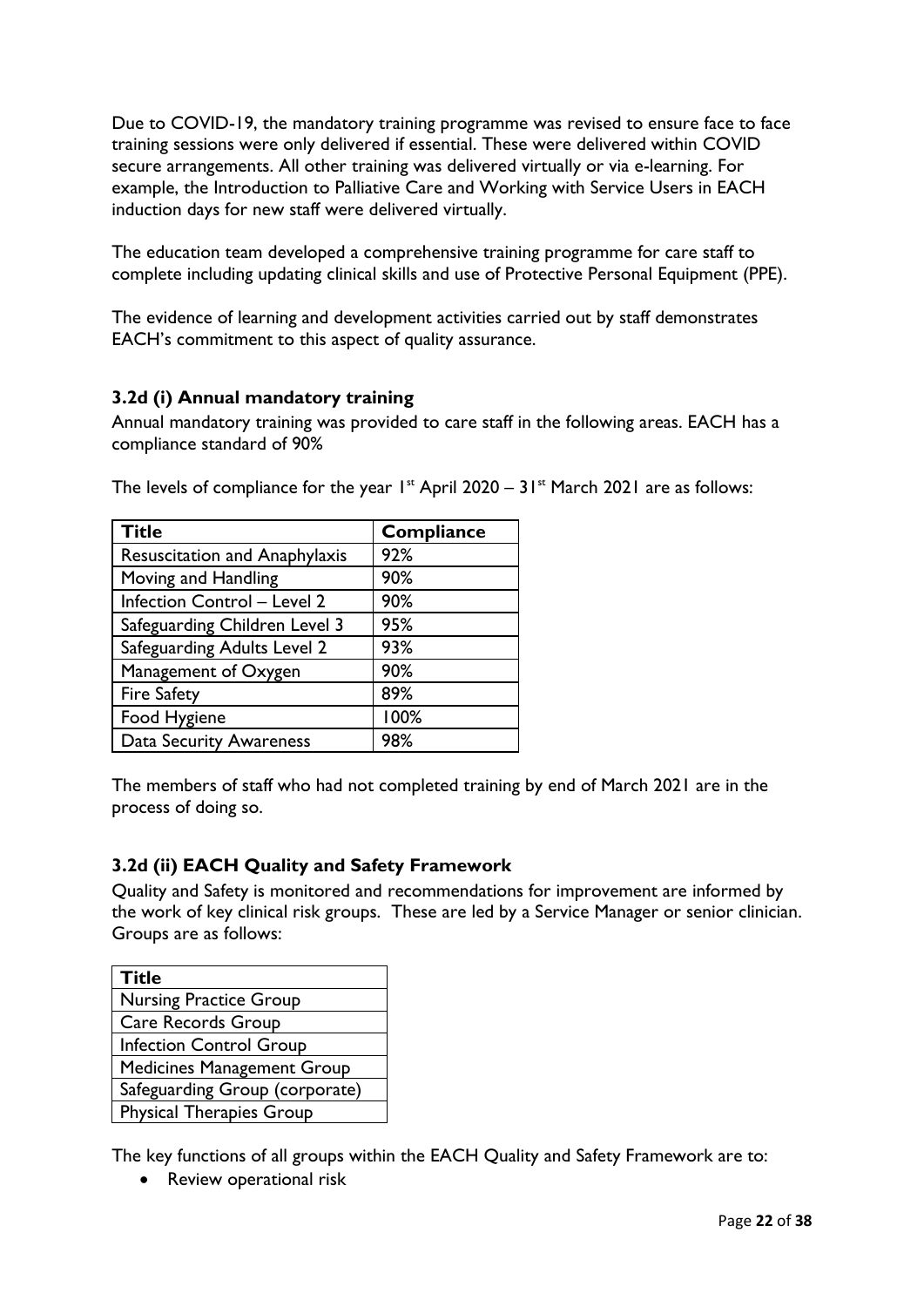- Review, audit and evaluate practice standards
- Make recommendations for the development of practice standards
- Champion and provide oversight of the implementation of practice standards
- Ensure practice is current and based on evidence or best practice standards
- Share learning

#### <span id="page-22-0"></span>**3.2d (iii) External Practice Development Groups**

Care staff attended and participation in the following external groups:

**The East of England Managed Clinical Network** (MCN) Norfolk, Suffolk, Cambridgeshire and North and West Essex. This is chaired by the EACH Medical Director and is attended by the Nurse Consultant Children's Palliative Care and EACH Matrons.

**Together for Short Lives Advisory Council.** The Director of Care continued as a member of the TFSL Advisory Council.

**East of England Children's Palliative Care Forum and county based palliative care networks.** These are responsible for developing and implementing the priorities of the managed clinical network. The regional forum is chaired by the Director of Care and attended by the Medical Director and Nurse Consultant. The county based networks are attended by the Nurse Consultant, Matrons and Service Managers.

**East of England Palliative & End of Life Care Strategic Clinical Network.** The Director of Care and the EACH Medical Director attended this in their capacity as chairs of the CYP Palliative Care Forum and MCN respectively.

**East of England Regional Action Group for Young People.** This is attended by an EACH Service Manager or Young Person Co-ordinator.

**Royal College of Nursing: Children & Young People Palliative Care Community.** The EACH Nurse Consultant is vice chair of this group.

**Together for Short Lives / Association of Paediatric Palliative Medicine national research group.** This is attended by Nurse Consultant.

Library and Information Service Manager and Nurse Consultant are members of the **editorial team for the Together for Short Lives publication: Synopsis**. This includes summaries of current research and evidence based practice articles

**National Children and Young People Hospice LTV Forum.** This group is chaired by the EACH Respiratory Nurse Specialist and attended by EACH Long Term Ventilation Nurses.

#### <span id="page-22-1"></span>**3.2.d (iv) Scholarly Activity**

Care staff had academic work accepted for journals and presentation at national meetings as follows:

• End of Life Discussions. How to do this well. Talking parents through death Norman, C presented at the Northern Ireland ECHO Knowledge Network Meeting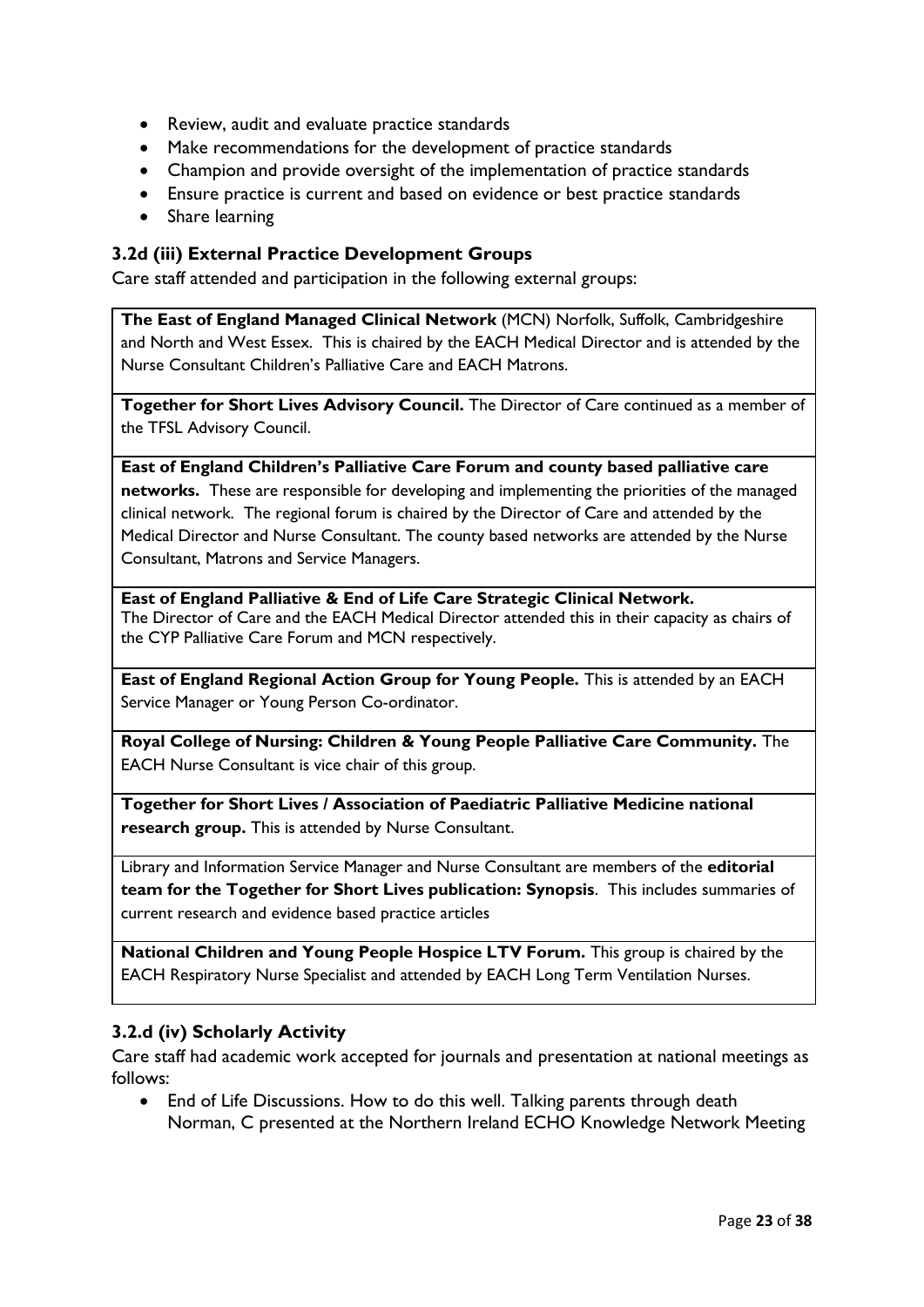- EMERGENCY RESPONSE End of life care symptom control guidance for use in the COVID-19 East Anglia Managed Clinical Network (April 2020). Maynard, L and Sartori, P
- Neonatal Palliative Care and Symptom Management. National Neonatal Network. Maynard, L

## **3.2d (v) External Study and Conferences**

EACH supported 13 applications from care staff to undertake one day training and extended study learning and development activities and attendance at virtual conferences during the reporting period.

Examples include: Reflective supervision, national long-term ventilation, postural management for daily life, paediatric parental nutrition, enquiries and explanations to enable wellness, Together for Short Lives conference, non-medical prescribing, respiratory care of children with neuro-disabilities, safe uncertainty, narcissism and echoism, paediatric epilepsy, aquatic therapy and understanding impact of bereavement on community.

## <span id="page-23-0"></span>**3.2d (vi) Student Placements**

Owing to the COVID-19 lockdown student placements were put on hold however, since short break care has resumed EACH has provided placements for three nursing students from the University of Suffolk over a period of 19 weeks.

#### <span id="page-23-1"></span>**3.2d (vii) Commissioned Training**

216 external professionals benefitted from training and education events provided by the Managed Clinical Network which is hosted by EACH as follows:

- Management of Intravenous Therapy for Nurses
- Management of Subcutaneous medication Therapy for Nurses

## <span id="page-23-2"></span>**3.2d (ix) Human Resources Indicators**

#### **Sickness absence**

During the report period, the average sickness absence rate for care staff was 2.82%. The average sickness absence rate for the whole of EACH for the period  $1^{st}$  April 20 – 31 $^{st}$  Mar 21 was 2.02%. The latest NHS data (published November 2020) put the rate for Community Provider Trusts at 4.14% and 3.54% for Community Provider Trusts in the East of England. This is the closest type of provider to benchmark against.

#### **Staff Stability Index**

The Staff Stability Index for the Care Directorate was 87% at the end of March 2021. This has been compared with the latest NHS data for Community Provider Trusts (published December 2020) which put the rate at 81.8% and 77.6% for the East of England.

At the end of March 2021, the nurse vacancy rate across the three hospice localities was 41% (n=11 out of 27 whole time posts). There was one vacant Clinical Nurse Specialist post  $(n=1)$  out of 9.5 whole time posts) and no Care Assistant vacancies (n =0 out of 27 whole time posts)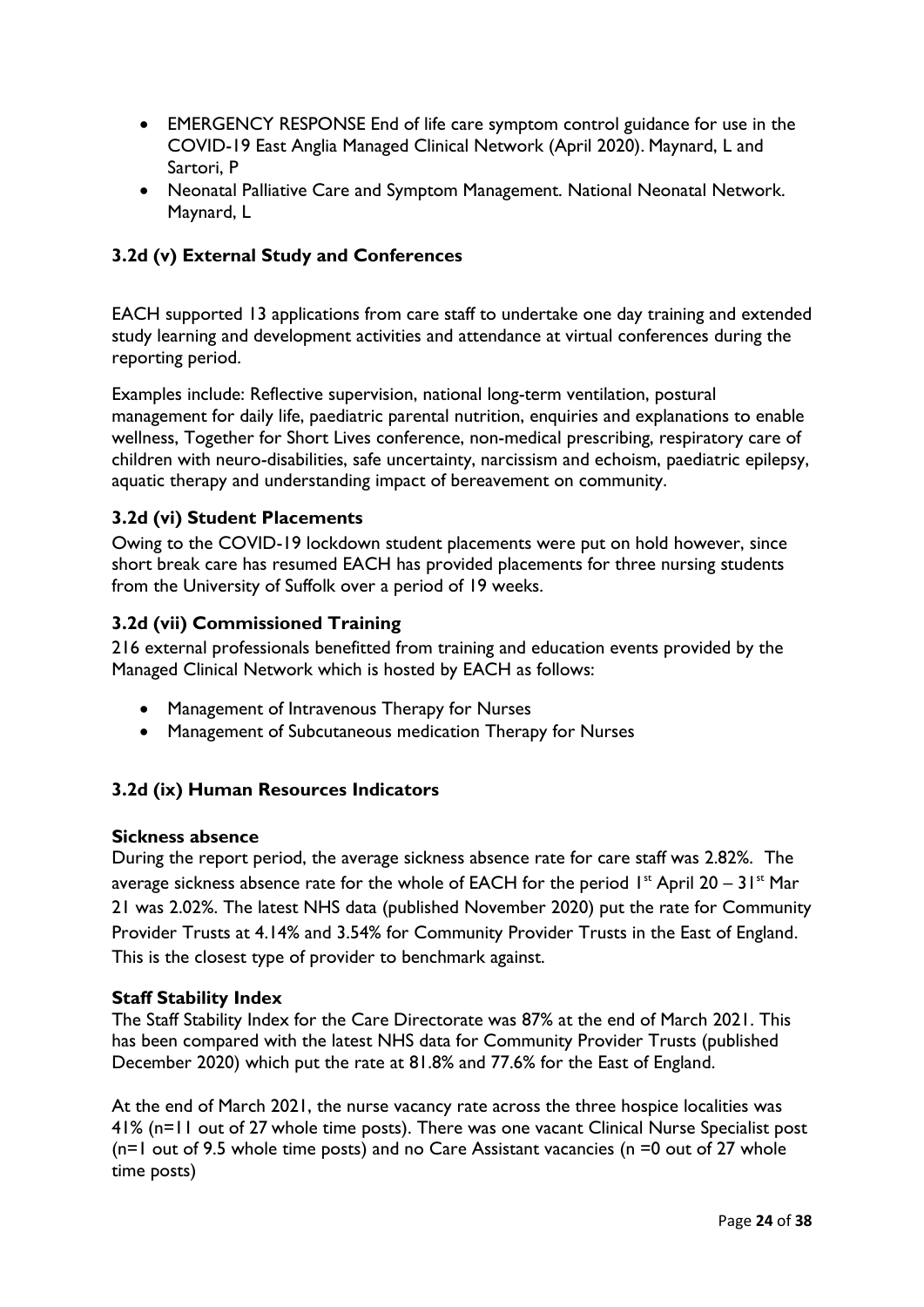Recruitment of children's nurses remains a chronic issue and we continue to have a strong focus on this working on initiatives to engage and retain staff which feed into the wider organisation strategy around staff engagement, reward and benefits. This includes implementation of pay progression for care staff in 2021/22 and increased unsocial hours enhancement pay rate for Sunday and bank holiday working. We are also continuing to enhance the Care Assistant role to reduce reliance on nurses and revamping our approach to recruitment including raising awareness of the benefits of working at EACH, media and recruitment campaigns, webinars and virtual tours.

## <span id="page-24-0"></span>**3.3 How children and families are involved in EACH and what they say about the service they received**

EACH believes that service users have a right to be involved in decisions that directly affect their care and support and are engaged in shaping and influencing EACH care services. The skills and wealth of experience that service users can bring to the organisation are recognised and positively valued by EACH. Acting on service user feedback is important to EACH and the principle of 'you said, we did' is built into service user engagement strategy.

We seek feedback from and involve the children, young people and families in several ways including family forums and having a Trustee who was a user of EACH services. Families are encouraged to give feedback via a range of means including the family section on the website, surveys, comments slip in the family newsletter and Facebook and twitter.

Families views are sought in the development of EACH services, for example families were invited to complete an online family survey to gain their feedback on the services EACH provided during the COVID-19 pandemic to ensure we were continuing to meet their needs. Examples of feedback received from families are noted earlier in section 3.2b.

All families engage in a holistic needs' assessment following their referral to EACH to identify their goals for involvement with EACH and to consider their different areas of need. Families identify what is most important to them and their priorities for care and support which would make the most difference to them. An EACH family co-ordinator, who is a member of the team, is allocated to every family. They contact the family every 3-6 months to check how well the family feel their goals and outcomes have been achieved, and their level of satisfaction with the service they have received. It is also an opportunity to learn if needs and goals have changed.

EACH welcomes service users who wish to be involved in awareness or fundraising initiatives by use of their photographic images, audio and /or visual recordings and family stories or involvement in fundraising events. The use of this information is discussed with service users ensuring their consent is fully informed and documented.

Children, young people and families also could be involved in research projects that EACH participates in.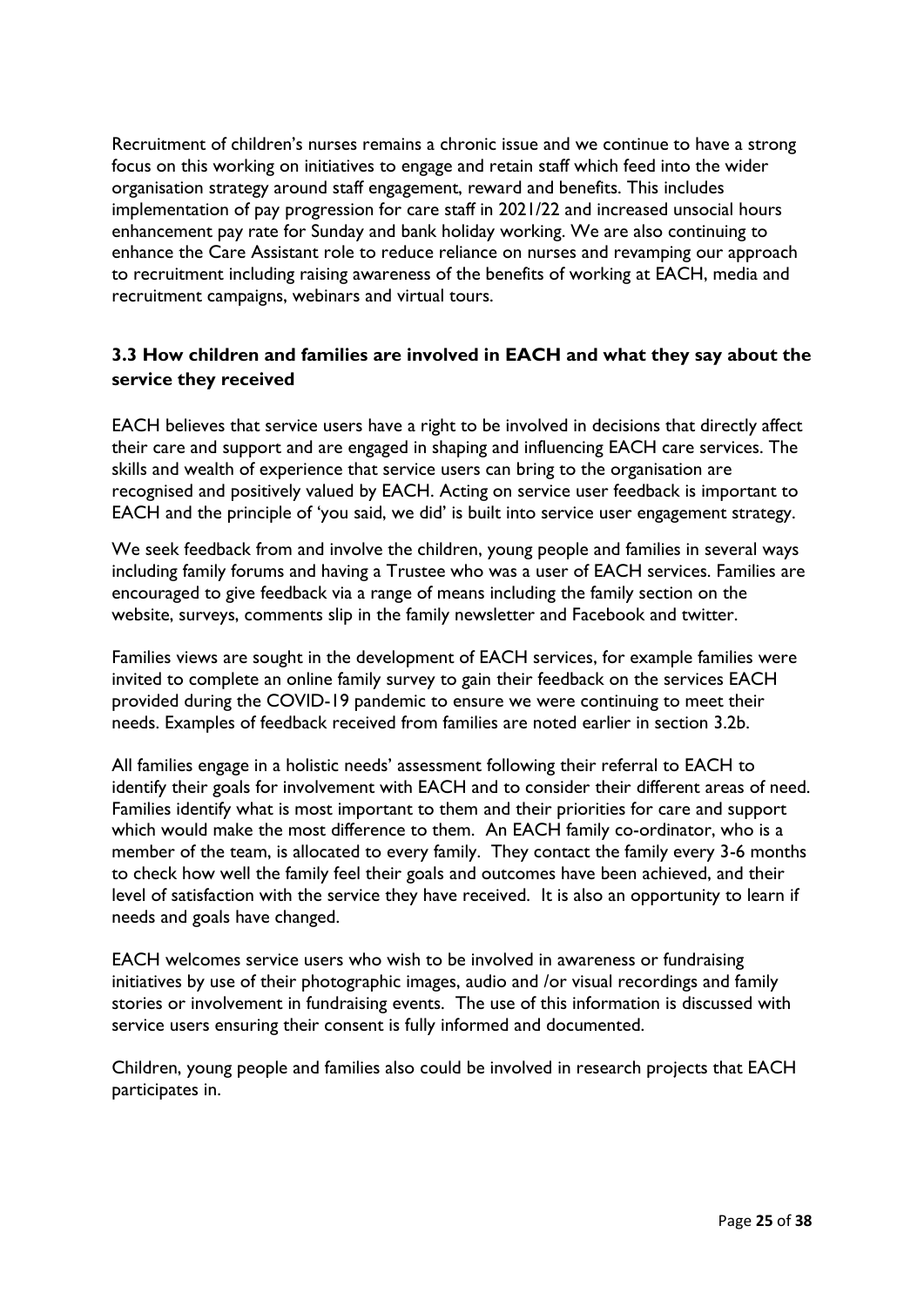## <span id="page-25-0"></span>**3.3b Family Forum**

The Treehouse Family Forum met twice during the reporting period. The forum provides opportunity to receive feedback from families and to test out service developments and proposed changes to ways of working. Some of the areas the Forum has been involved with this year were:

- Family Zone on the EACH website.
- Media permission process.
- Family Memory Making
- On-line events

In the past membership and attendance at the forums in Milton and the Nook has been more of a challenge, and it is planned to introduce new look virtual forums in June 2021.

To make it easier for families to attend, the forums will be held virtually, for approximately one hour, online via Microsoft Teams, at a time to suit as many families as possible (this can include evenings). Meetings will take place every two months.

The Forums will provide the opportunity for families to share your feedback and views directly with the Chief Executive and Director of Care. This may include hearing family experiences of services, to input to and help shape future EACH care service delivery, or to help raise public understanding and awareness of the needs of families and the role of children's hospice services.

#### <span id="page-25-1"></span>**3.4 Involving EACH Staff**

EACH operates a variety of ways to communicate with, engage and gather feedback from our employees. Feedback is sought from staff via daily care planning meetings, weekly locality multi-professional meetings, quarterly locality team meetings and monthly tri-site meetings. Some staff are also members of care and corporate quality and safety groups and project development groups.

During the locality team meetings there are sessions on staff wellbeing and staff are also invited to complete a wellbeing poll, based on The NHS 'how are you feeling' toolkit, during tri-site team meetings to monitor how supported the teams are feeling.

Care staff also have opportunity and are actively encouraged to submit their ideas to develop the service to the Care Operational Leadership Team. These ideas are discussed during weekly meetings and feedback is given to the member of staff.

There is a weekly organisational update communication to staff from the Chief Executive and care staff also receive regular updates from the care management team via Care Matters, Medicines Matters and Safeguarding Matters newsletters.

#### **Investors in People**

This year it has been agreed that EACH will work to achieve the Investors in People accreditation which will measure how well EACH lead and support our staff compared to other organisations. The aim is to develop a meaningful workforce strategy and culture to engage staff in improving service user experience and make EACH an employer of choice.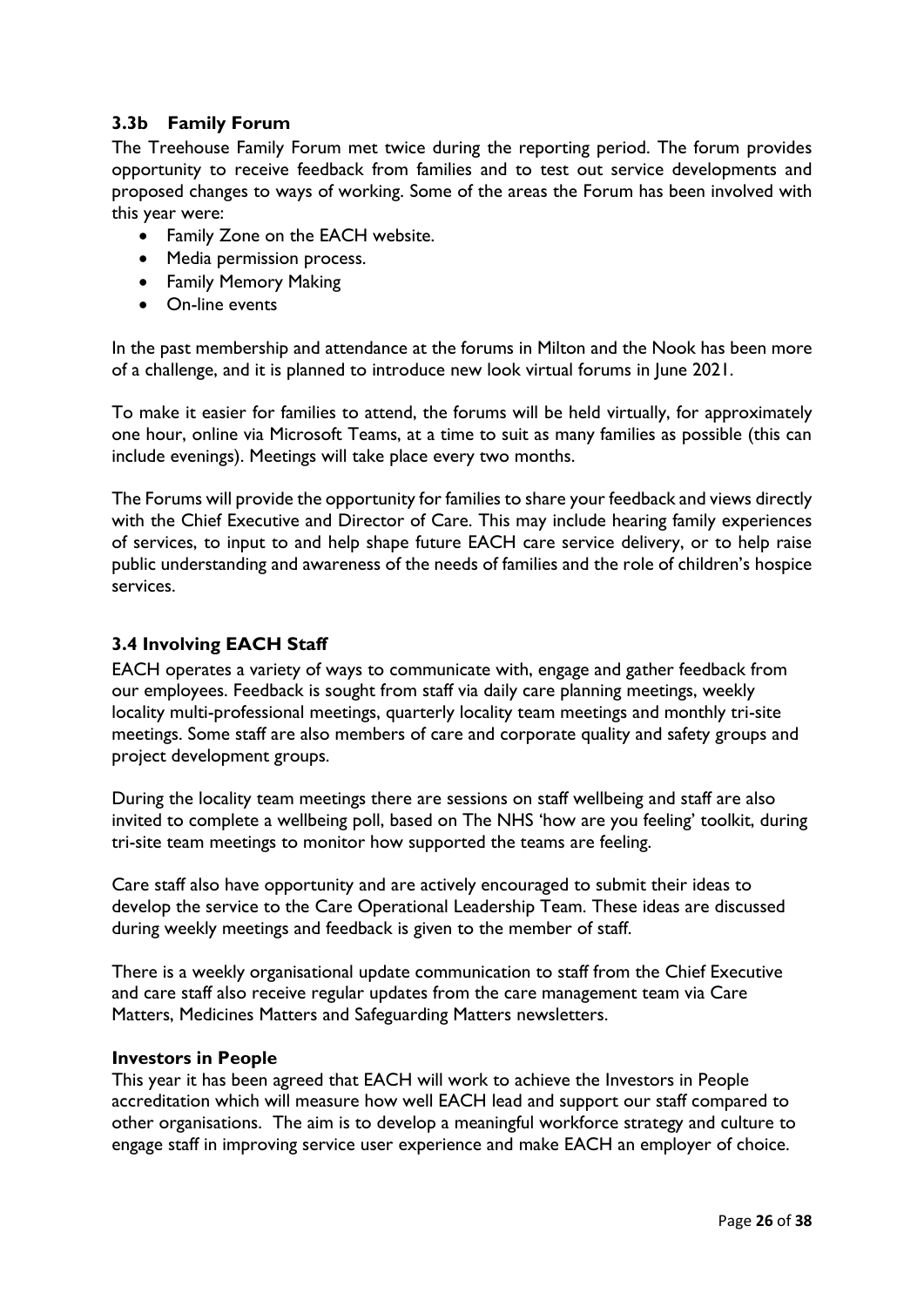## **Yammer**

EACH uses Microsoft's Yammer, an internal social media platform for EACH staff only. Content includes organisational news and key information for sharing with colleagues. All staff can post to the platform, comment on news stories and work together in specific discussion groups. The site also provides key links to useful websites and resources, such as pension information, the EACH Strategic Plan and the Employee Handbook.

#### **Line Managers**

Line managers are responsible for ensuring that staff are kept up to date with policy changes and decisions that affect them and are the first point of contact for staff for information regarding any issues at work.

Line Managers hold regular team meetings to ensure that staff are kept up to date with developments within EACH on subjects that affect their teams.

## <span id="page-26-0"></span>**3.5 Statements from Lead Commissioners and Healthwatch**

EACH provides services across Norfolk, Suffolk, Cambridgeshire and Essex. This Quality Account has been sent to Clinical Commissioning Groups and Healthwatch in the above counties to provide the opportunity for comment and a statement. The list of those who were sent a copy of the Account is tabled in Appendix 2.

Responses have been received from NHS Cambridgeshire & Peterborough CCG, Healthwatch Cambridgeshire & Peterborough and a joint response from the Suffolk and North East Essex CCGs. These are included in Appendix 3.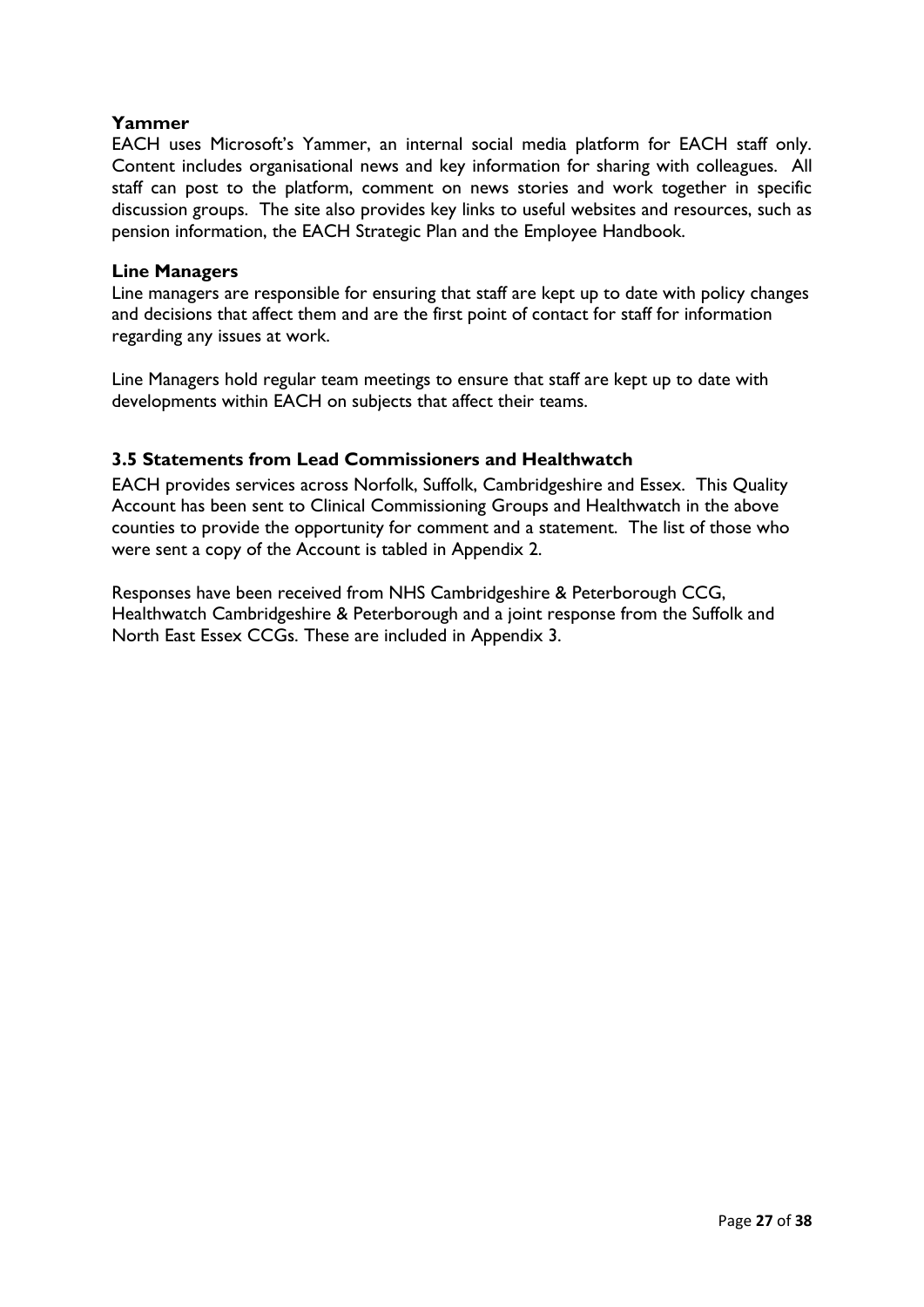## <span id="page-27-0"></span>**Appendix 1 Conditions which may require palliative care (East of England 2016)**

## **1. Life-threatening conditions**

- In these conditions curative treatment is possible but may fail. Palliative care services are generally not involved during active treatment unless there are very specific needs e.g. for emotional support or short breaks, which cannot be met by other services.
- Palliative care services are usually needed if curative treatment fails and may be given alongside experimental therapies.
- Cancer and leukaemia are the most obvious examples, but children with congenital heart disease or renal or liver failure may follow this pattern.
- **2. Life-limiting conditions where premature death is inevitable, but where there may be long periods of intensive treatment aimed at prolonging life and facilitating participation in normal activities.**
- Examples include conditions such as Cystic Fibrosis and Duchene Muscular Dystrophy
- Children with these conditions usually live well into adulthood and rarely require palliative care input during childhood.
- A few children, whose disease progresses unusually quickly e.g. CF with progressive respiratory failure during adolescence, may benefit from access to symptom management and palliative care planning. This may include parallel planning during transplant assessment.
- **3. Life-limiting conditions which are progressive and without curative treatment options, treatment is exclusively palliative and may extend over many years**
- Examples include Mucopolysaccharidoses, metachromatic leucodystrophy, Krabbe's disease, SMA type I and many very rare genetic and metabolic conditions. Children with a progressive clinical picture but no definitive diagnosis may also fit this pattern.
- Children with these conditions often need a wide variety of palliative care services at different times
- **4. Life-limiting conditions which are irreversible but non-progressive associated with severe disability leading to susceptibility to health complications and the possibility of premature death.**
- Examples include severe cerebral palsy, multiple disabilities such as following brain or spinal cord injury
- These children may have long periods of stability but may have chronic symptoms and pain syndromes and may also be at risk of acute deterioration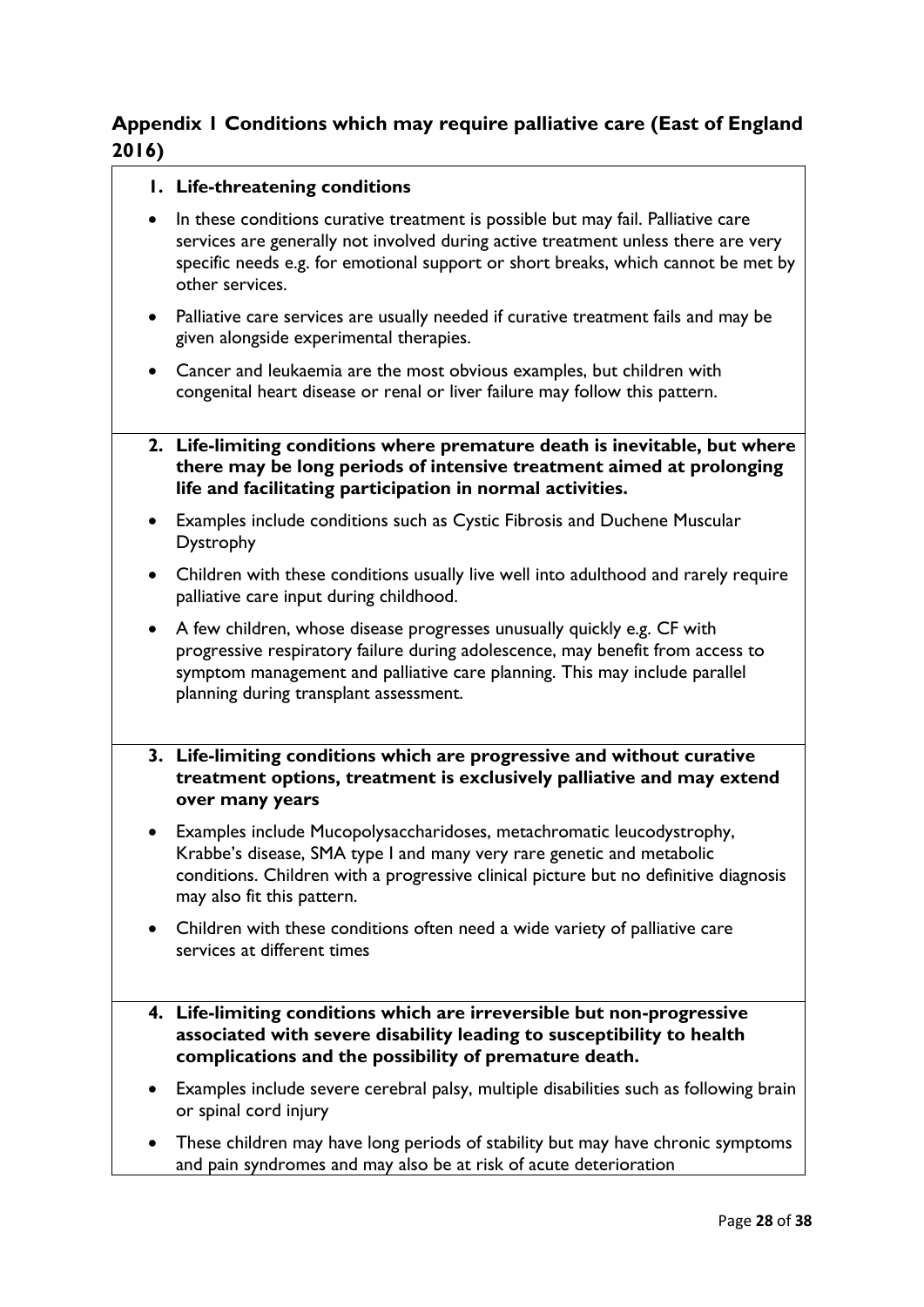- Families may benefit from access to short breaks and emotional support plus symptom management and anticipatory planning
- **5. Children who have not responded to maximal intensive therapy (PICU or NICU) for a variety of conditions may be referred for palliative care support for withdrawal of intensive treatment.**
- These children may need careful symptom management and transfer to home or hospice
- Families will benefit from access to emotional support
- A significant number of children survive withdrawal of intensive treatment: they and their families will need on-going symptom management and support

### **Palliative Care (supportive and end of life care) - A Framework for Clinical Practice in Perinatal Medicine BAPM (2010) - Candidate conditions for perinatal palliative care.**

*Category 1.* An antenatal or postnatal diagnosis of a condition which is not compatible with long term survival, e.g. bilateral renal agenesis or anencephaly.

*Category 2*. An antenatal or postnatal diagnosis of a condition which carries a high risk of significant morbidity or death, e.g. severe bilateral hydronephrosis and impaired renal function.

*Category 3*. Babies born at the margins of viability, where intensive care has been deemed inappropriate.

*Category 4.* Postnatal clinical conditions with a high risk of severe impairment of quality of life and when the baby is receiving life support or may at some point require life support, e.g. severe hypoxic ischemic encephalopathy.

*Category 5.* Postnatal conditions which result in the baby experiencing "unbearable suffering" in the course of their illness or treatment, e.g. severe necrotizing enterocolitis, where palliative care is in the baby's best interests.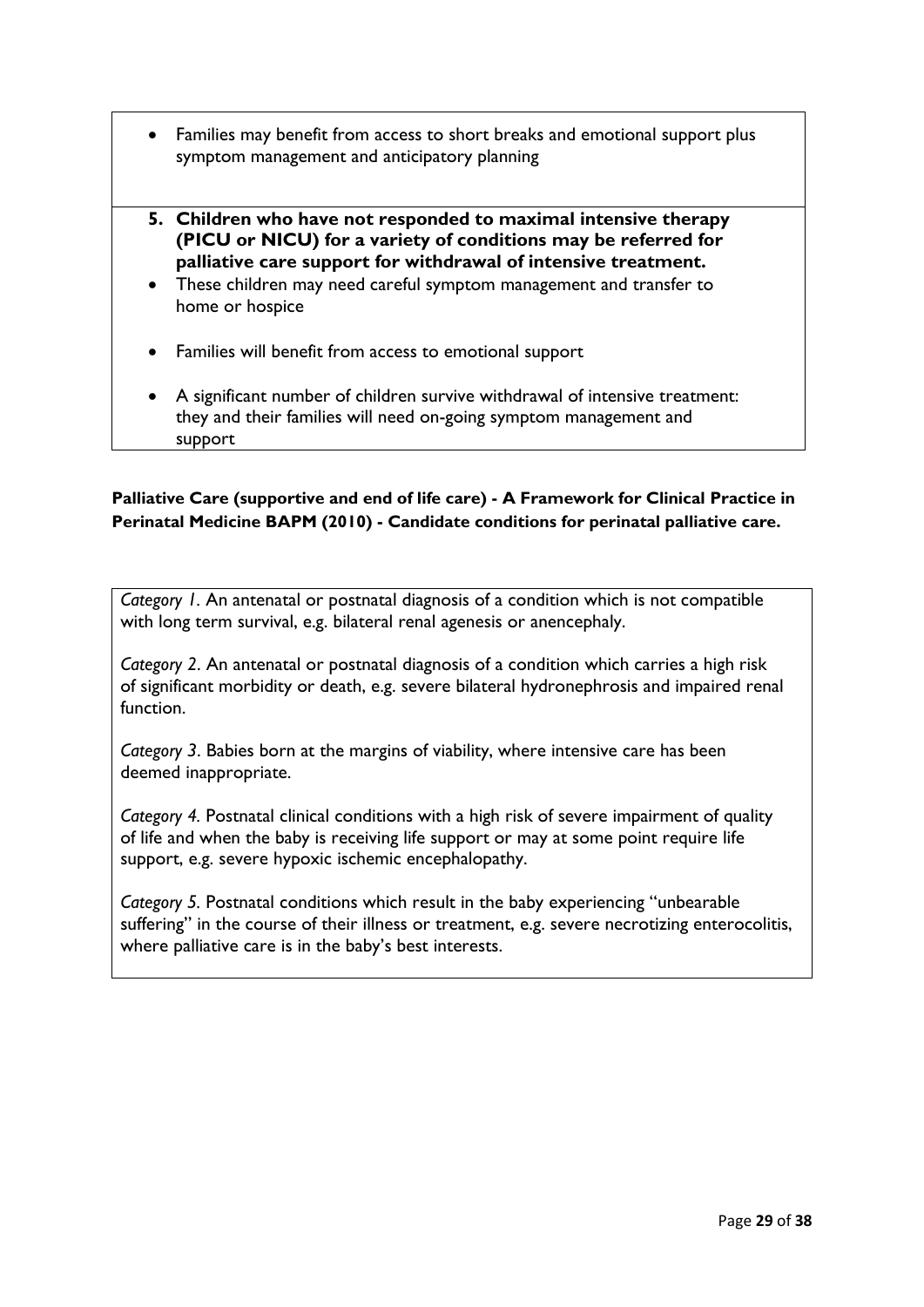## <span id="page-29-0"></span>**Appendix 2 Commissioners and Healthwatch contact details**

| <b>ICS</b> area                      | <b>Clinical</b><br><b>Commissioning</b><br>Group                                                            | <b>Commissioning Group</b><br>Contact                                   | <b>Healthwatch contact</b>                                                                                   |
|--------------------------------------|-------------------------------------------------------------------------------------------------------------|-------------------------------------------------------------------------|--------------------------------------------------------------------------------------------------------------|
| Norfolk &<br>Waveney                 | Norfolk &<br><b>Waveney CCG</b>                                                                             | Tracy.mcclean   @nhs.net<br>jack.murphy4@nhs.net                        | Alex.stewart@healthwatchnorfolk.co.uk<br><b>Chief Executive</b><br>Tel: 0808 168 9669                        |
| Suffolk & North<br><b>East Essex</b> | Ipswich & East<br><b>Suffolk CCG</b><br><b>West Suffolk</b><br><b>CCG</b><br>North East Essex<br><b>CCG</b> | peter.broughton@suffolk.nhs.uk<br>lauren.howard5@nhs.net                | Andy Yacoub<br><b>Chief Executive</b><br>Info@healthwatchsuffolk.co.uk<br>Tel: 01449 703949                  |
| Cambridgeshire<br>& Peterborough     | Cambridgeshire &<br>Peterborough<br><b>CCG</b>                                                              | Delyth.yates@nhs.net<br>Karlene.allen2@nhs.net                          | Sandie Smith<br><b>Chief Executive</b><br>Sandie.smith@healthwatchcambs<br>pboro.co.uk<br>Tel: 0330 355 1285 |
| Mid Essex<br><b>West Essex</b>       | Mid Essex CCG<br><b>West Essex CCG</b>                                                                      | Susanna Vaughan<br>(susanna.vaughan@nhs.net)<br>Rosalind.French@nhs.net | Samantha Glover<br><b>Chief Executive</b><br>enquiries@healthwatchessex.org.<br>uk<br>Tel: 0300 500 1895     |
|                                      |                                                                                                             |                                                                         |                                                                                                              |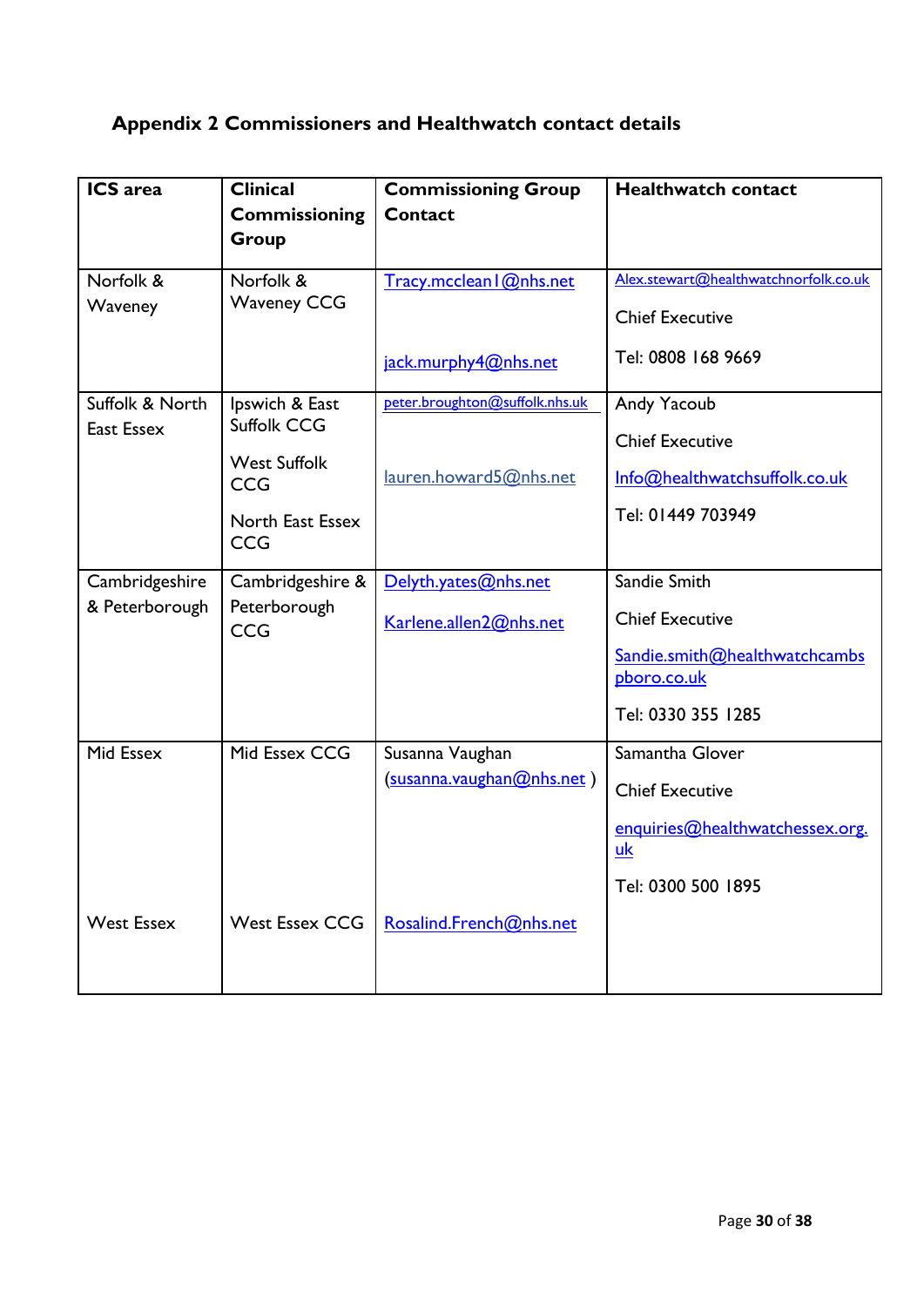## <span id="page-30-0"></span>**Appendix 3 Commissioners and Healthwatch Responses**

The following responses were received.



## **East Anglia Children's Hospices (EACH) Quality Account 2020/21**

#### **Statement from Healthwatch Cambridgeshire and Peterborough**

Healthwatch Cambridgeshire and Peterborough welcomes the opportunity to comment on the Quality Account for East Anglia Children's Hospice (EACH). Healthwatch Cambridgeshire and Peterborough is aware of the family-centred support that EACH provides for children, their families and carers during very difficult times.

It has been the most challenging of years for all health and care services. The adaptability of EACH to rise to these challenges and maintain support for children and families is to be commended. Healthwatch Cambridgeshire and Peterborough is aware of the development of the Cambridgeshire and Peterborough Palliative and End of Life Hub and looks forward to children and young people's services being part of this.

EACH's open approach complaints and learning through feedback is to be commended. The commitment to listening to families, children and young people is evident throughout this Account. Healthwatch Cambridgeshire and Peterborough welcomes the plan to bring virtual family forums to Milton.

Healthwatch Cambridgeshire and Peterborough offers EACH support to amplify the voice of families, children and young people in whatever way we can and sends the organisation every good wish for their future work.

#### **EACH Response:**

Thank you for your response. Your positive comments are welcomed.

**Carolyn Roberts**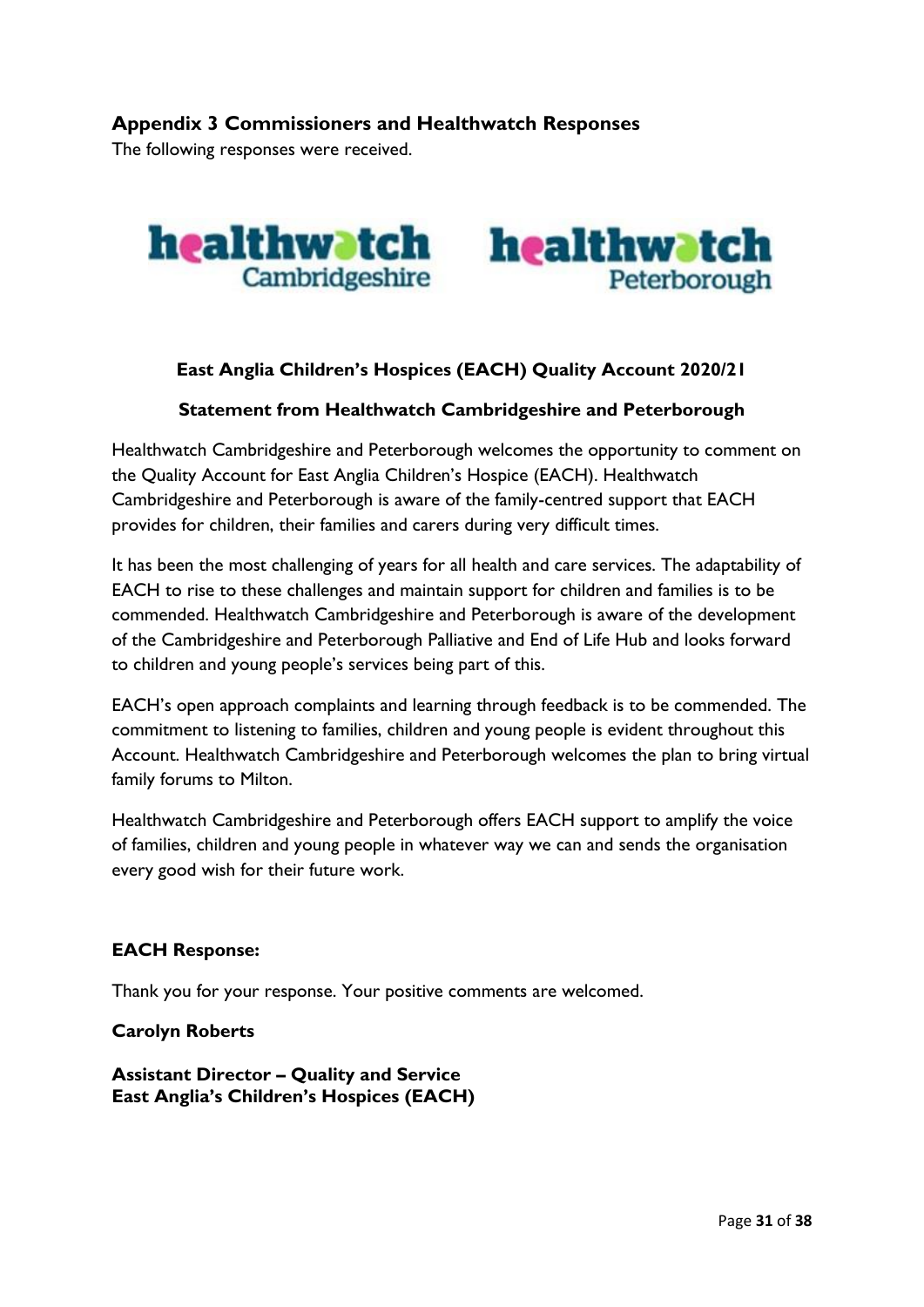**23rd June 2021**



Dear, Helen

Email: lesleydeacon@nhs.net Web: www.cambridgeshireandpeterboroughccg.nhs.uk

## **Re: Quality Accounts Acknowledgement**

Thank you for submitting your quality accounts for Year 2020/21.

We acknowledge receipt of your accounts and have reviewed the content.

EACH is commended for continuing to deliver urgent and end of life care across all settings with dynamic risk assessments during Covid, updating and amending pathways, adjusting some procedures in ensuring quality care. EACH have established a clear outline of Priorities for Improvement for 2021/22 focusing and outlining the four priorities a sustainable care service deliver, the service, service user experience to determine holistic quality of the service.

We would like to take this opportunity to thank all staff for their hard work, dedication and professionalism throughout the Covid pandemic.

Yours sincerely,

**Karlene Allen**  Deputy Director Maternity and Children's Commissioning /Deputy Chief Nurse

## **EACH Response:**

Thank you for your response. Your continued support of EACH is acknowledged and appreciated.

## **Carolyn Roberts**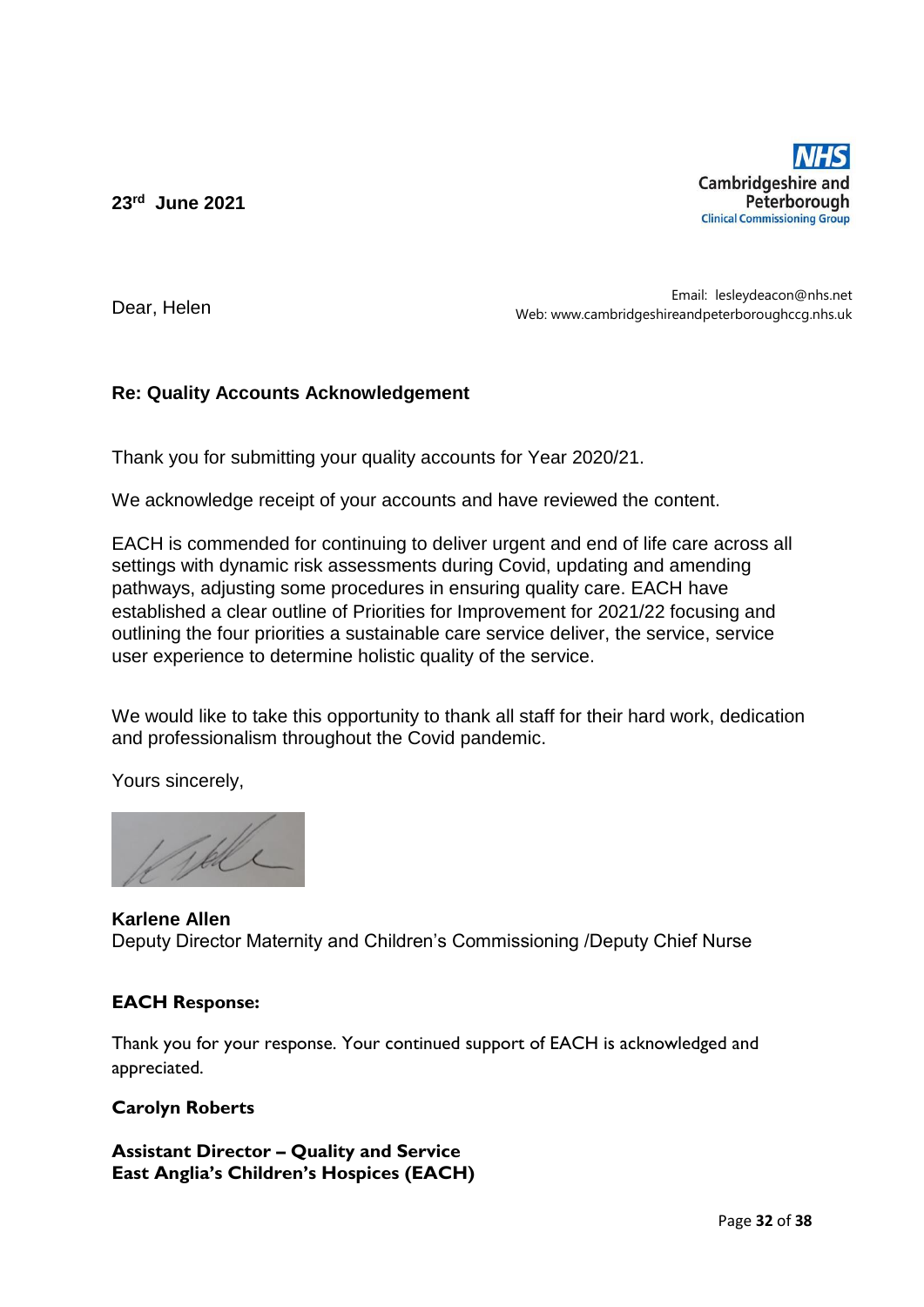## **Response from Lauren Howard, Senior Contract Manager,North East Essex CCG on behalf of the Suffolk & North East Essex CCGs:**

Thank you for sending this through. Peter [Broughton) and I have now reviewed this document. We would also just like to confirm we have sent this on to our quality team who have not as yet responded, however, as we were aware of your deadline of today we wanted to provide our comments in the meantime. When the quality team respond, we will of course forward on any comments they may have.

It is evident you have adapted well during COVID and helped avoid admissions and calls towards other areas of our health system, the CCG appreciates your hard work throughout the last 18 months.

In relation to the managed clinical network the CCG recognises the importance of this access to 24/7 specialised medical advice and the clinical leadership promoted wherever required.

You have clearly identified your key priorities for improvement which demonstrates your commitment to continuous improvement. As above, we feel comment would best be made by our quality colleagues.

Its great to see the number of complaints have decreased, the highest trend of complaints appears around communication, we wondered whether you feel this number has been impacted by COVID? In relation to the standard of care complaints, is there any further information you can share on this, for example are all standard of care complaints centred around the same areas?

Having read the statements from families who have used the service it is evident what a difference you make to families which is fantastic to see.

We are extremely grateful for the information shared with us and we very much look forward to continuing work with you over the next year.

#### **EACH Response:**

Thank you for your response. It is possible that communication may have been impacted by COVID as some families have felt more isolated and our normal methods of providing care, support and communications have been disrupted.

With regards to the concerns and complaints raised about standards of care, there were no specific themes or areas. One related to care at end of life including an issue with making contact with us and an understanding of the service that we provide as part of the network approach. Several concerns were raised by one family in relation to their child whose individual needs are complex. We have been working with the family to resolve these.

#### **Carolyn Roberts**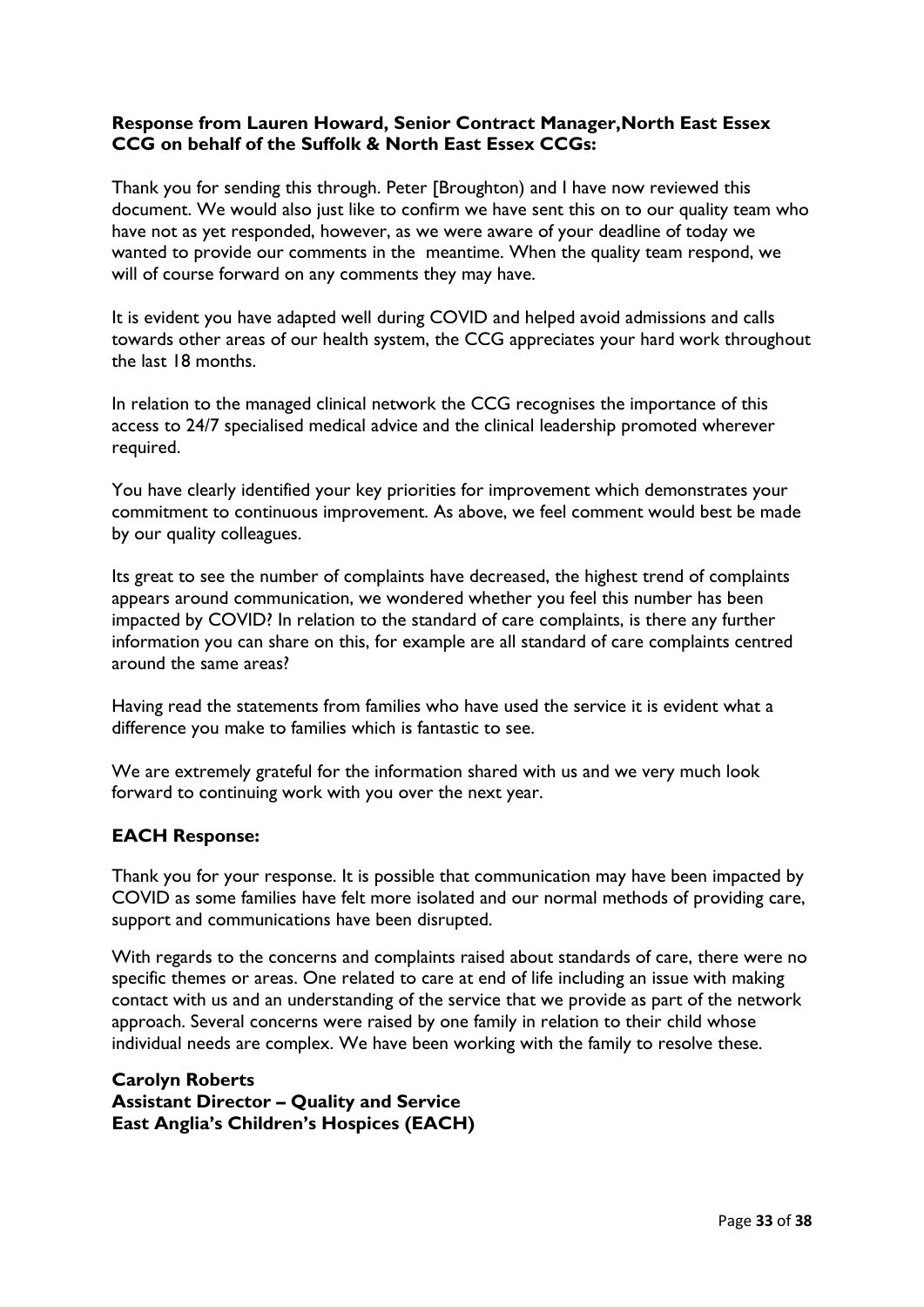

**West Essex Clinical Commissioning Group** 

#### **Statement from West Essex Clinical Commissioning Group**

West Essex Clinical Commissioning Group is responsible for commissioning hospice care from East Anglia's Children's Hospices (EACH) for children and young people with life limiting illness in west Essex.

Completion of a Quality Account can be challenging for hospices as some of the required information is data collated for acute hospitals. However, there are other data sets that can be used to reflect the hospice service.

West Essex CCG works closely with EACH as an essential partner in care for children and young people with life limiting illness and their families. The involvement of EACH in supporting children's timely discharge from hospital to their preferred place of care is invaluable.

The production of this year's Quality Account has been challenging for all providers, the Department of Health and Social care considered an extension for publication to the deadline of 30.06.21 (a significant extension to the time frame was enabled in 2020), however confirmation was received in May that there would not be an extension this year.

NHS West Essex CCG would like to commend and thank all the staff and volunteers that work for East Anglia's Children's Hospices in relation to their response to the Covid-19 pandemic. Staff responded with professionalism, energy and adaptability. Their team work and continued energy has enabled the care of children, young people and their families to continue during the challenging time of the pandemic.

In April 2020 three of EACHs locations were rated as 'Outstanding' by the Care Quality Commission (CQC) this is an incredible achievement.

EACH has included progress on their priorities from last year, the information explains what was achieved and that the on-going priorities will be carried over into the coming year.

The priorities for 2021/22 have been identified and relate to the organisation's recovery from the COVID – 19 pandemic, getting back to "normal "and improved services for children and young people and caring for staff.

Whilst the organisation did not need to take part in any national audits within the year, there are explanations of changes to care that have been made as a result of local audits.

We confirm that we have reviewed the information contained within the Account and checked this against data sources where these are available and it is accurate in relation to the services provided. Some of the data that is required to include a comparison of the organisations results to the highest and lowest scores of other organisations has not been included because there is no national data set for hospices in terms of palliative care. We have reviewed the content of the account; it complies, on the whole, with the prescribed information as set out in legislation and by the Department of Health.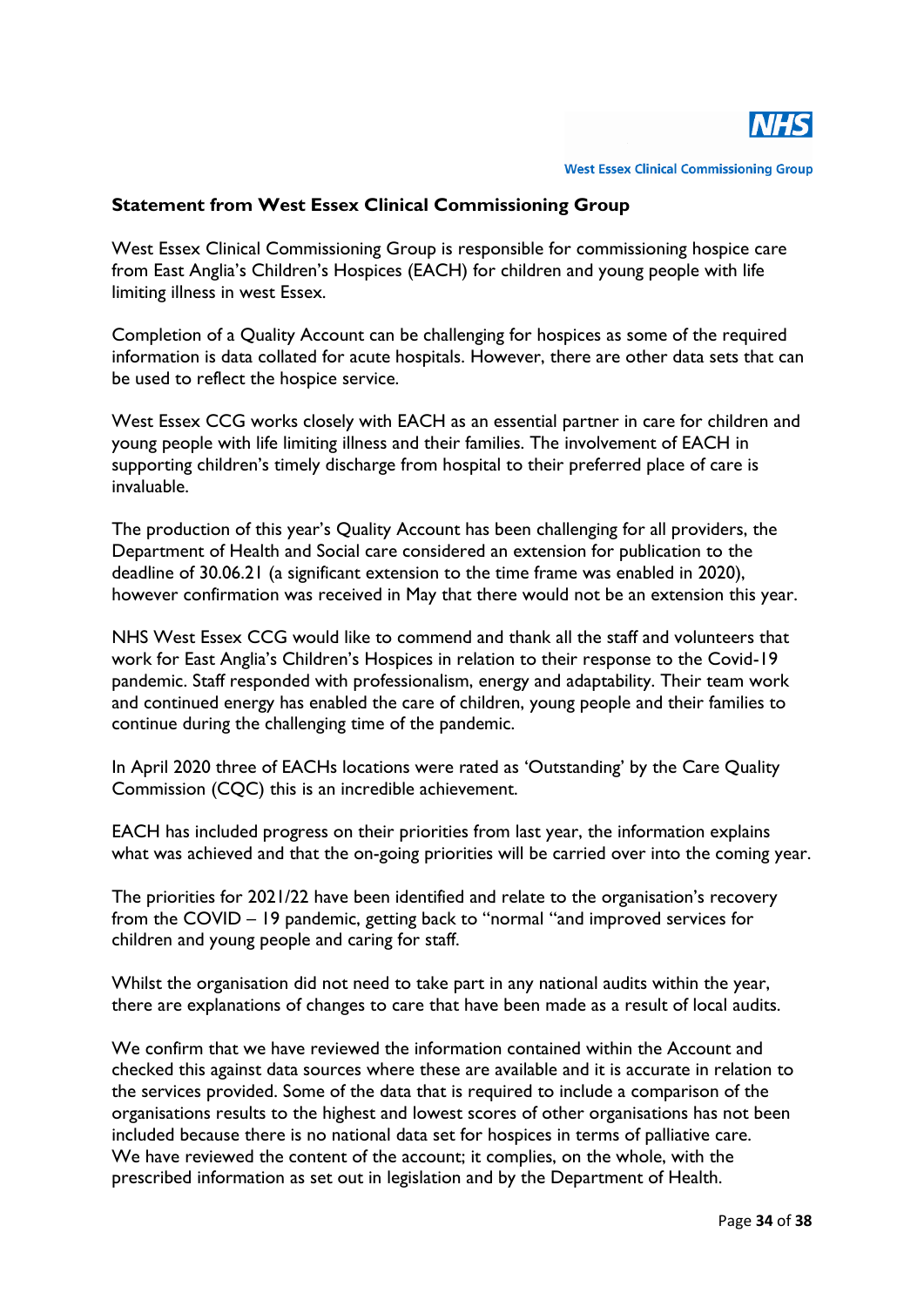The CCG would like to extend its thanks to all the East Anglia's Children's Hospices staff for their dedication and commitment to the people they care for and how they have provided compassionate, supportive care to people through the pandemic.

Jane Kemisbefu,

Jane Kinniburgh Director of Nursing and Quality Hertfordshire and West Essex Integrated Care System June 2021

## **EACH Response:**

Many thanks for the statement; your positive comments and continued support to EACH are appreciated.

## **Carolyn Roberts**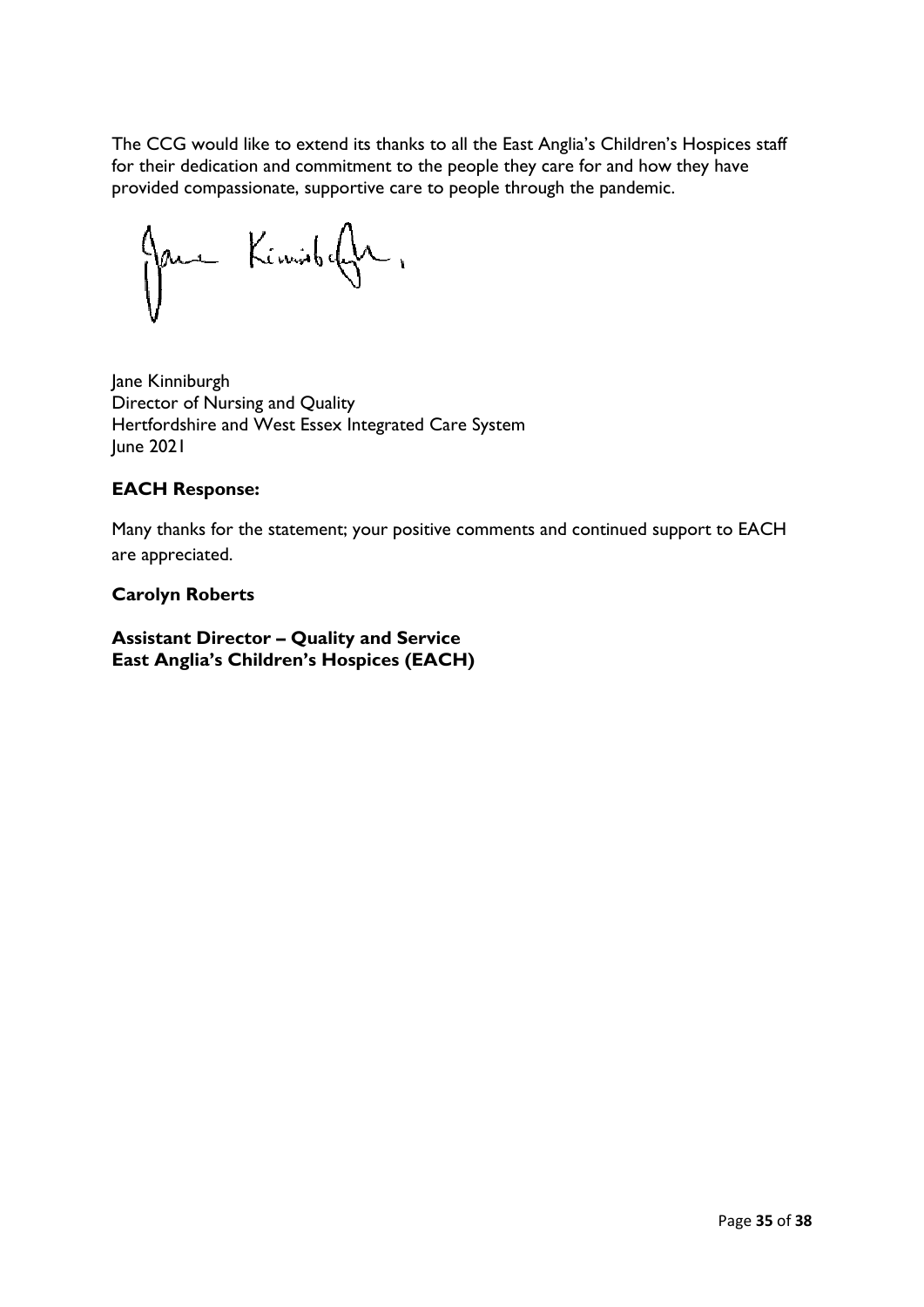

Healthwatch Norfolk Statement East Anglia Children's Hospices Quality Account 2020-2021

Healthwatch Norfolk (HWN) acknowledges the services provided by the East Anglia's Children's Hospices (EACH) cover the East Anglia region, and welcomes the opportunity to review the draft EACH Quality Account 2020-2021.

#### Part 1 Deputy Chief Executive Statement

The opening statement acknowledges the rapid changes to the EACH care services due to the Covid-19 lockdowns and restrictions in place for the year under review. HWN notes the prevention of 178 hospital admissions and 215 calls to GP services due to the work of the specialist symptom management nursing service, which supported the NHS bed capacity during the challenging and critical times of the pandemic.

It is interesting to read that the virtual hospice has been well received and will continue to be offered as part of the service going forwards.

#### Part 2 Priorities for Improvement 2021-2022

There is a clear mission statement, with services being delivered wherever they are needed. There is an organisational leadership structure chart included.

As we look to the future EACH identifies four priorities for the coming year, and beyond. The priorities are clearly laid out and have very clear desired outcomes. The priorities promise to offer a sustainable delivery model, increase the nursing resource, and improve recruitment and retention rates. Service specifications will be developed to better inform stakeholders of the available services. In addition, EACH strives to improve practices, processes, and accessibility.

During the pandemic EACH made rapid changes to both support families and staff, but also to support the NHS. During these challenging times, the increase in EACH's digital footprint has resulted in a variety of activities being available virtually. This has had multiple benefits for both families and staff, and EACH will continue to offer a virtual hospice, alongside the vital face to face care provided by EACH.

#### Participation in Clinical Audits

EACH has a programme of local clinical audits, with eight clinical audits completed in 2020/21. The audit programme shows evidence of recommendations, and provides comparisons to previous audits, including improvements to these audits.

#### Professional Feedback

HWN note that EACH engaged with the Care Quality Commission (CQC) in February 2021, as part of the CQC's new transitional monitoring approach. The CQC found no areas of concern. The inclusion of multiple statements from professionals again demonstrates a real sense of excellent external working partnerships, and the value professionals gain from working with EACH.

#### Data Quality

EACH completed work to ensure compliance with the Data Protection Act 2018, the National Data-Opt Out Programme, and the Data Security & Protection Toolkit.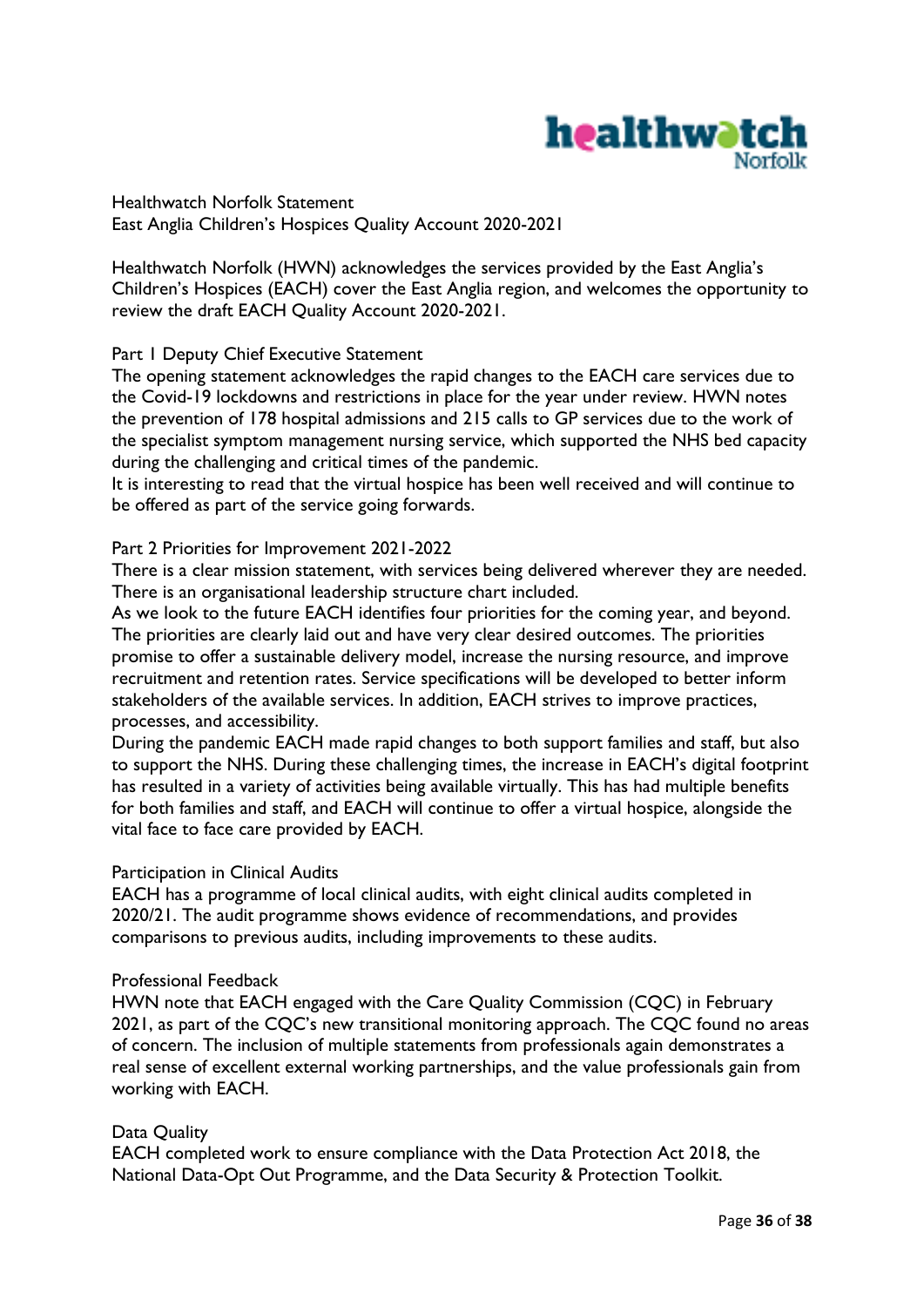#### Part 3 Review of Quality Performance

Over the last 12 months EACH has seen a decrease in referrals during the early stages of the pandemic. The service demographics are clearly laid out, and EACH make the correlation between the lower number of end-of-life care provided to 1–4-year-olds and the shielding that was in place during the pandemic, with the possibility of shielding helping to keep them well and free from infection.

#### Review of Priorities for Improvement 2020/21

The priority identified in the Quality Account 2020-21 is clearly tabled, and naturally focusses on re-establishing the delivery of the range of services for all families and including new and innovative ways of working. The desired outcomes include delivering face to face specialist care and developing a virtual hospice approach. The account identifies that EACH has achieved their priority and should be commended for providing such valuable care during such difficult and rapidly changing circumstances. Families have been able to stay at and visit the hospices whilst their child received end of life care, which has without doubt been invaluable during a time when hospital visiting restrictions were initiated. The outcomes demonstrate the need to keep both children and staff safe and highlights the value families place upon EACH services.

EACH have chosen to monitor further quality indicators:

#### Complaints and Concerns

EACH recognise that a concern or complaint is an opportunity to improve care. The report includes a breakdown of the number of service user concerns/complaints. The Nook, based in Norfolk, has received 10 complaints during the reporting period 2020/21, as opposed to 9 during the 2019/2020 period. The report includes a thematic table and identifies changes to practice following concerns/complaints. All complaints have been resolved locally.

#### **Commendations**

The account includes many commendations and demonstrates the value children, young people and their families place on the services provided by EACH. The commendations cover many aspects of the service, but all provide a sense of how much these services mean to the families, especially during such difficult and challenging times.

#### Incidents/Accidents

EACH shows a positive approach to incident reporting, with the resulting learning being shared across all teams. The account includes examples of incidents and the resulting learning from this. The highest number of incidents is related to medicines management and highlights the complexity of care the children and young people receive at EACH.

#### Mandatory Training

Compliance levels are above the EACH compliance standard of 90%, with the exception of Fire Safety, although this should now have been achieved due to EACH's training plan.

#### Quality and Safety Framework

The account shows EACH's commitment to robust evidence-based practice and shared learning, with participation and attendance at external practice development groups contributing to this.